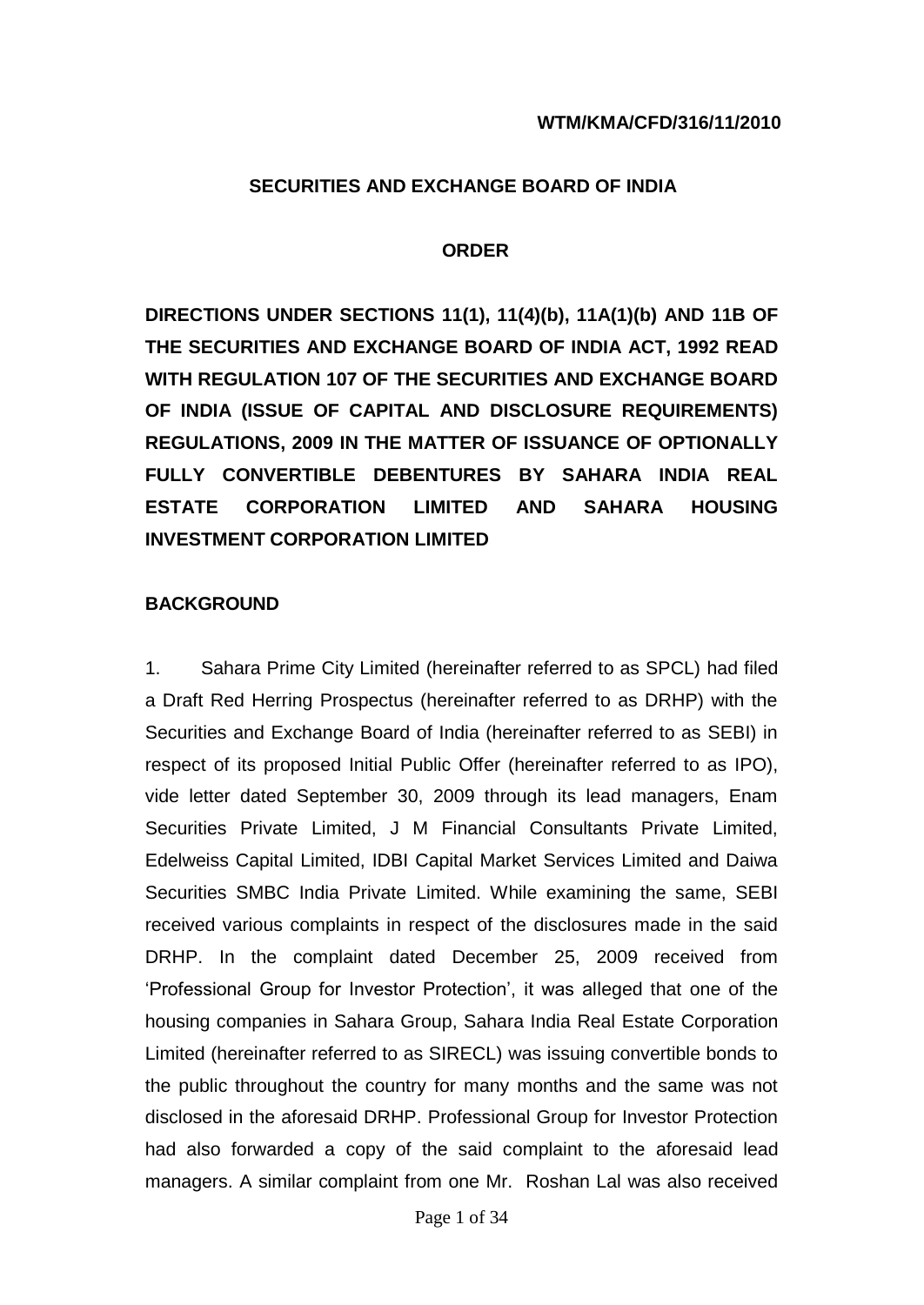by SEBI through the National Housing Bank, vide letter dated January 4, 2010. In order to further examine the said complaints, SEBI had sought information from Enam Securities Private Limited (co-ordinating lead manager) *inter alia* with respect to the details of the issue of SIRECL. The said lead manager was further advised to inform as to whether such issue was in compliance with the Companies Act, 1956, the rules made thereunder and the applicable rules, regulation and guidelines issued by the Reserve Bank of India, Ministry of Corporate Affairs and National Housing Bank. Copies of the complaints received from "Professional Group for Investor Protection" and Mr. Roshan Lal were also forwarded by SEBI to Enam Securities Private Limited. In reply, the lead managers mentioned above, vide a joint letter dated January 29, 2010 *inter alia* submitted that SIRECL and Sahara Housing Investment Corporation Limited (hereinafter referred to as SHICL) have issued Optionally Fully Convertible Debentures (hereinafter referred to as OFCDs). Further, they also stated, on the basis of the legal opinions received that, the issuance of OFCDs by the aforesaid companies is in compliance with all applicable laws including the guidelines issued by the Ministry of Corporate Affairs (hereinafter referred to as MCA). The said lead managers also annexed a copy of their letter dated January 29, 2010 addressed to Mr. Roshan Lal wherein it was *inter alia* stated that SIRECL and SHICL are not required to be registered with National Housing Bank and not subject to any rules, regulations, guidelines, notifications or directions framed thereunder. It was further stated that, on the basis of legal opinions received, the OFCDs issued by the said companies are in compliance with all applicable laws. On further enquiry, the lead managers vide their letter dated February 26, 2010, informed SEBI that the companies issued debentures on tap basis and confirmed that they have issued and circulated an information memorandum prior to opening of the offer. They have further stated that SIRECL had filed a Red Herring Prospectus (hereinafter referred to as RHP) dated March 13, 2008 with the Registrar of Companies (hereinafter referred to as the RoC), Uttar Pradesh and Uttarakhand and that the RHP dated October 6, 2009 of SHICL was filed with the RoC, Maharashtra. Copies of the terms and conditions of various OFCDs/Bonds issued by the said companies were also annexed with the said letter. From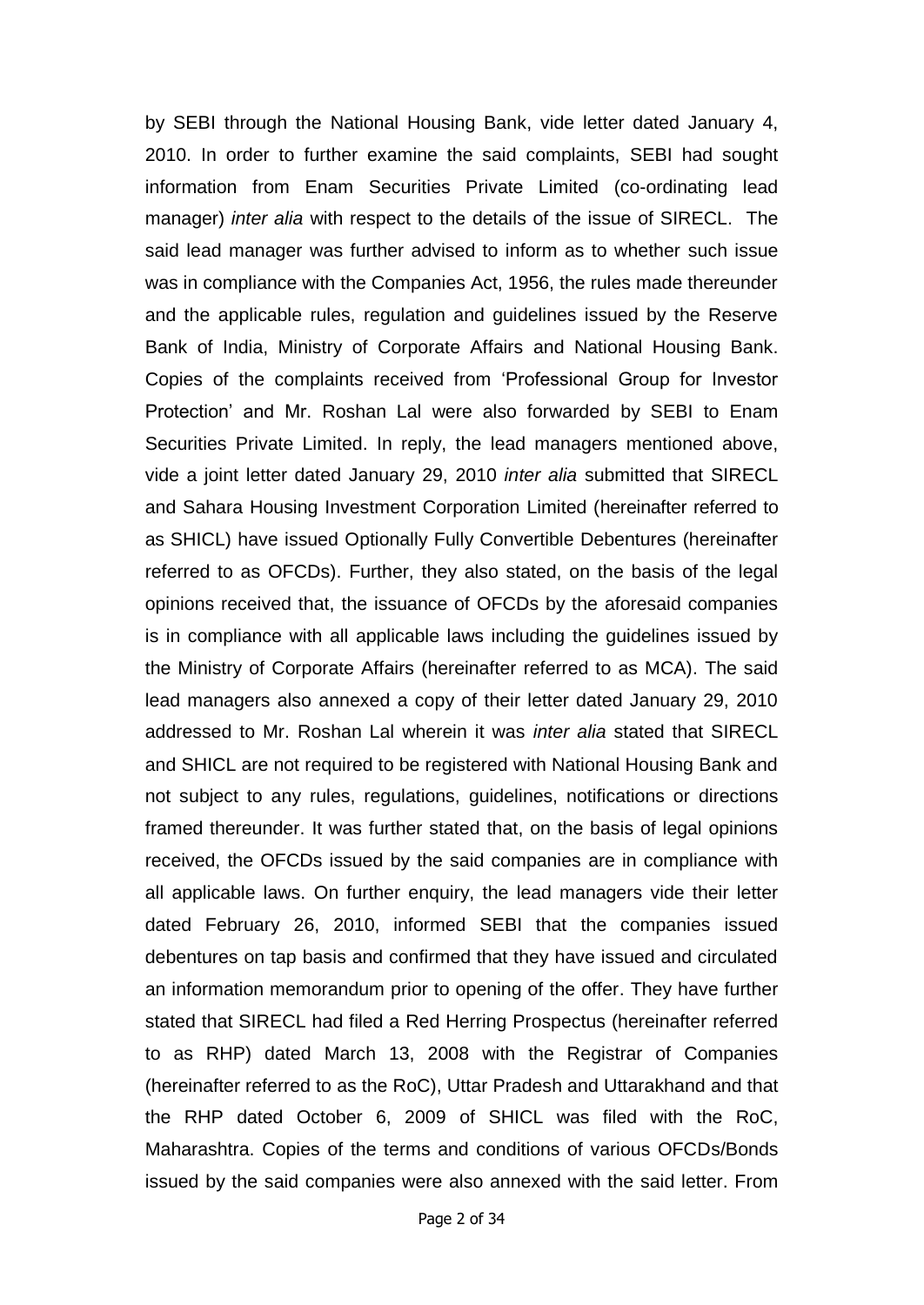the annexures to the said letter, it was noticed that the OFCDs/Bonds had varying face values (from ₹5,000 to ₹24,000) and maturity periods (varying from 48 to 180 Months), redemption values and conversion options. The lead managers also forwarded the copy of the legal opinions received in the subject matter, which *inter alia* stated the following:

a. OFCD issuance of SIRECL and SHICL do not come under the purview of SEBI as Section 55A of the Companies Act, 1956 delegates the administrative power to SEBI only with respect to the listed public companies and those public companies which are intending to get their securities listed in India. Since the said companies have stated in the RHP filed with the RoC that, they do not intend to get the OFCDs listed in any stock exchanges in India or abroad, the issuance of OFCDs does not come under the purview of SEBI.

b. Issuance of OFCDs was made on private placement basis to friends, associates, group companies, workers/employees and other individuals who are associated/affiliated or connected in any manner with Sahara India Group of Companies, on the strength of special resolution passed under Section 81 (1A) of the Companies Act, 1956. When the manner of such issue of shares is restricted to a select group (however large, they may be), it ceases to be an offer to the public.

c. Public company may, by adopting process laid down under Section 60B of the Companies Act, 1956 circulate information memorandum and file Red Herring Prospectus with the RoC with clear intention that it does not intend to list its securities. Thus, when securities are issued to more than 50 persons, by following the procedure laid down under Section 60B of the Companies Act, 1956, by circulation of information memorandum and filing of prospectus with the RoC, it would not be necessary to list the securities so offered and the issue shall remain outside the purview of SEBI.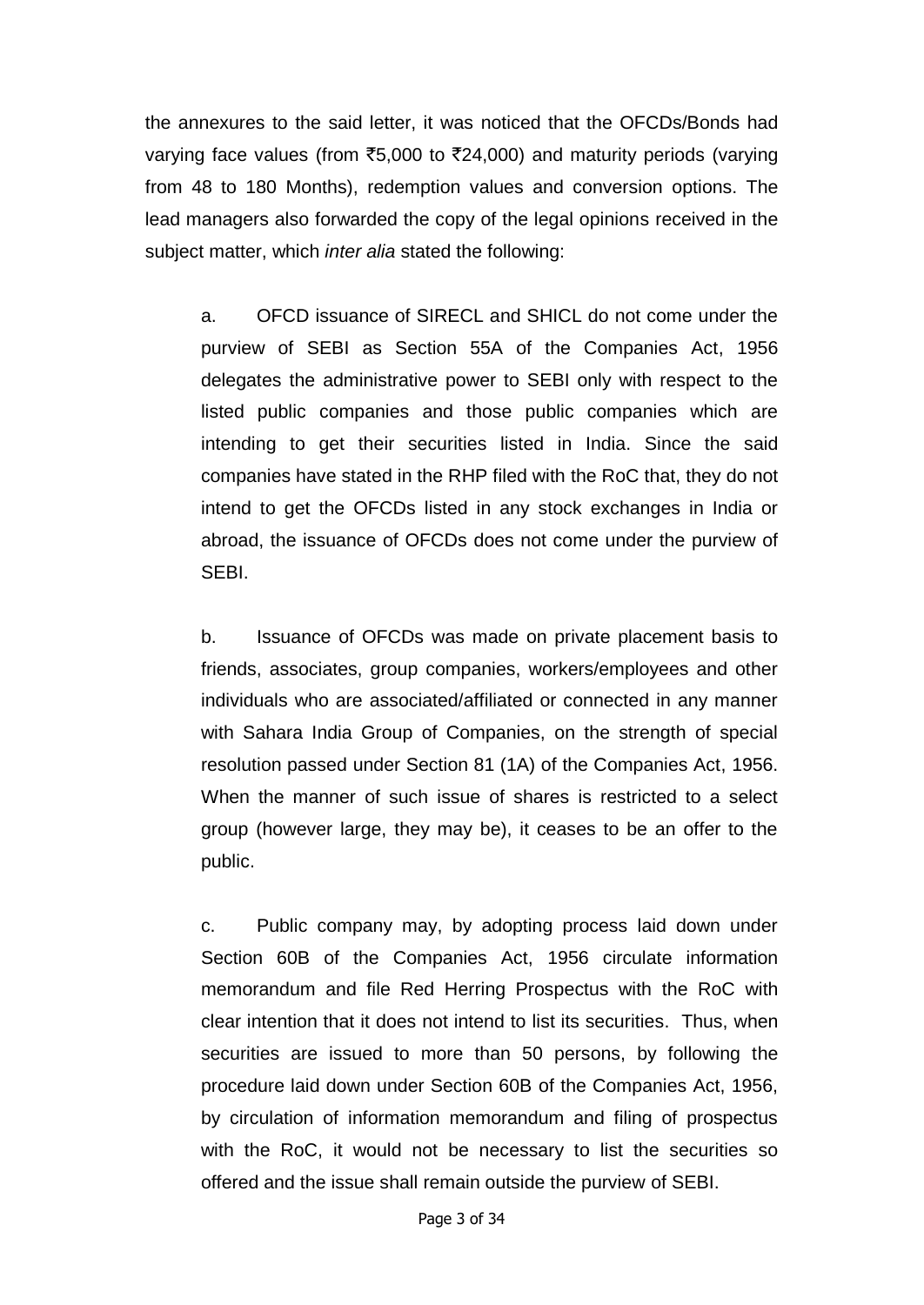2. Thereafter, SEBI, vide letter dated April 22, 2010, required Enam Securities Private Limited to furnish the following details regarding the OFCDs issued by SIRECL and SHICL (hereinafter SIRECL and SHICL are together referred to as the companies and individually by their respective names):

- a. details regarding the filing of RHP of the said companies with the concerned RoC
- b. date of opening and closing of the subscription list
- c. details regarding the number of application forms circulated after the filing of the RHP with RoC
- d. details regarding the number of applications received
- e. the number of allotees
- f. list of allottees
- g. the date of allotment
- h. date of dispatch of debenture certificates etc.
- i. copies of application forms, RHP, pamphlets and other promotional material circulated,

3. Since, SEBI did not receive the aforesaid information from the said lead manager, the same were sought directly from SIRECL and SHICL, vide letter dated May 12, 2010. The companies, vide their separate letters dated May 19, 2010, without providing the details sought by SEBI, while reiterating the submissions made by the lead managers, as stated above in this Order, requested for the copies of the complaints, based on which the information was sought, for enabling them to respond to the respective parties including SEBI. Subsequently, vide letters dated May 21, 2010, SEBI again advised the companies to provide the required information within five days and were further informed that failure to provide the same or delaying the same would result in initiating appropriate action in terms of the Securities and Exchange Board of India Act, 1992 (hereinafter referred to as the SEBI Act) and Regulations made thereunder and also under relevant sections of the Companies Act, 1956 (hereinafter referred to as the Act), which are delegated to SEBI. The companies, vide letters dated May 24, 2010 and May 26, 2010, without providing details sought by SEBI, replied that the issuance of OFCDs were made in compliance with provisions of the Act and that they are not listed entities and their securities are not traded in any of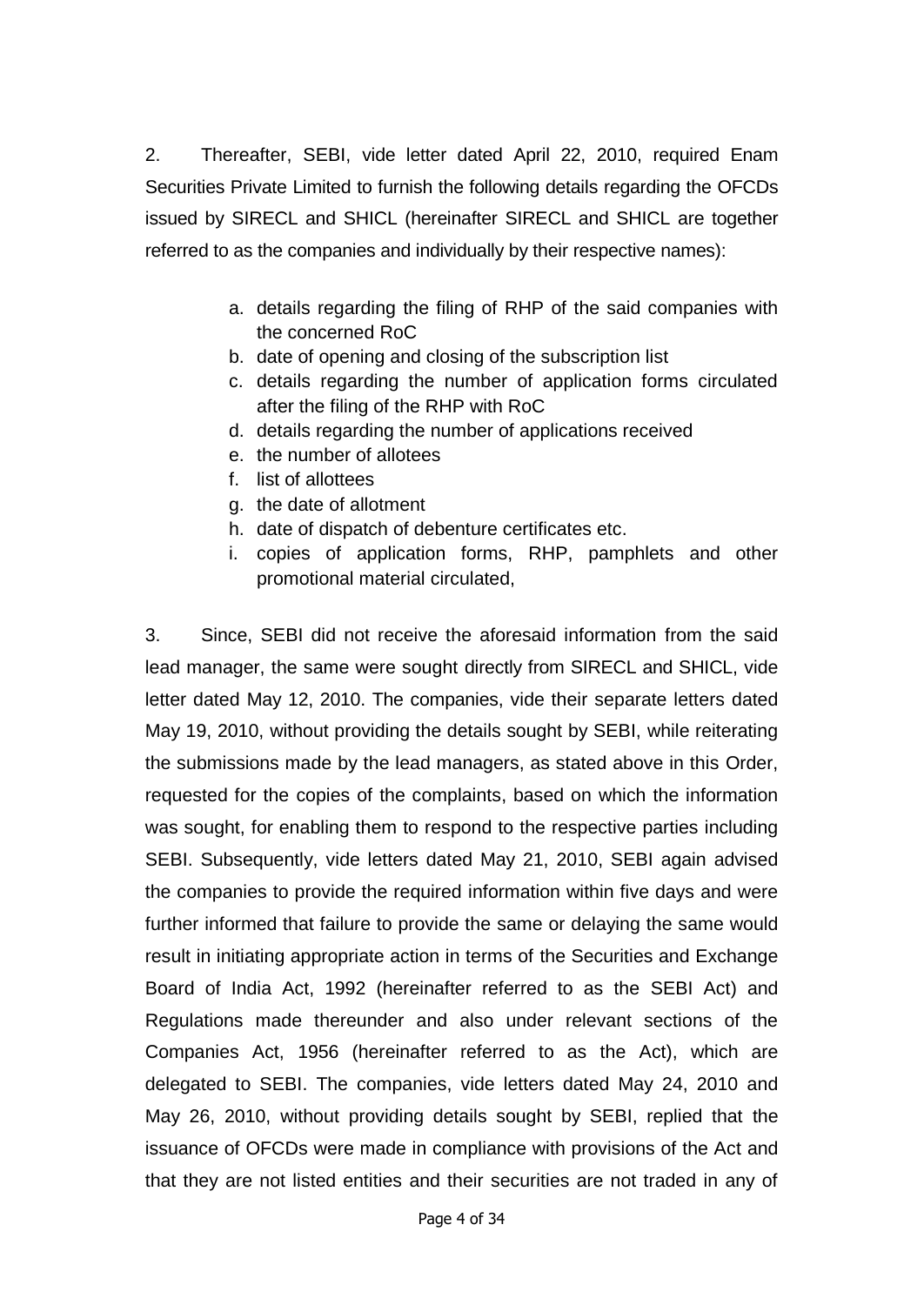the stock exchanges in India or abroad. Further, the companies requested for extension of time for filing the reply (till June 15, 2010), as most of their staff were on long holidays. Thereafter, vide separate letters dated May 28, 2010, the companies had again requested SEBI to provide for the copies of the complaints. In reply, SEBI, vide letter dated June 11, 2010 further advised the companies to provide the information by June 15, 2010, as undertaken by them in their letters dated May 24, 2010 and May 26, 2010. Subsequently, the companies, vide separate letters dated June 14 2010, without providing the required details informed SEBI that they have sent their requests to certain Government Departments seeking clarifications as to the approach to be followed by them in the circumstances and further stated that on receipt of clarifications from the said departments, they would send their reply within 10-12 working days. Subsequently, vide letters dated June 28, 2010, the companies, instead of providing the required information as sought by SEBI, intimated that they had received a letter addressed to them from the office of the Hon"ble Minister of State (In-charge) for Corporate Affairs and Minority Affairs, Government of India stating that the subject matter was being examined in the Ministry under relevant provisions of the Act. They have not furnished any formal communication from the Ministry of Corporate Affairs nor has any such reference being made to SEBI. There evidently seemed to be reluctance on the part of the companies in providing the relevant details as sought by SEBI, which would enable SEBI to decide whether the OFCD issuances made by them are in compliance with the relevant provisions of the Act and applicable laws administered by SEBI. Thereafter, SEBI, vide Order dated August 16, 2010 initiated an investigation in the matter of issuances of OFCDs by the companies, as SEBI had reasonable grounds to believe that issuance of OFCDs by SIRECL and SHICL may be detrimental to the investors or the securities markets and that any intermediary or persons associated with the securities market may have violated the provisions of the SEBI Act, Securities Contracts (Regulations) Act, 1956, the Depositories Act, 1996 and the provisions as specified in Section 55 A of the Act, 1956 or the Rules or the Regulations made or directions issued by SEBI there under. Thereafter, summons dated August 30, 2010 and September 23, 2010, under Section 11C of the SEBI Act were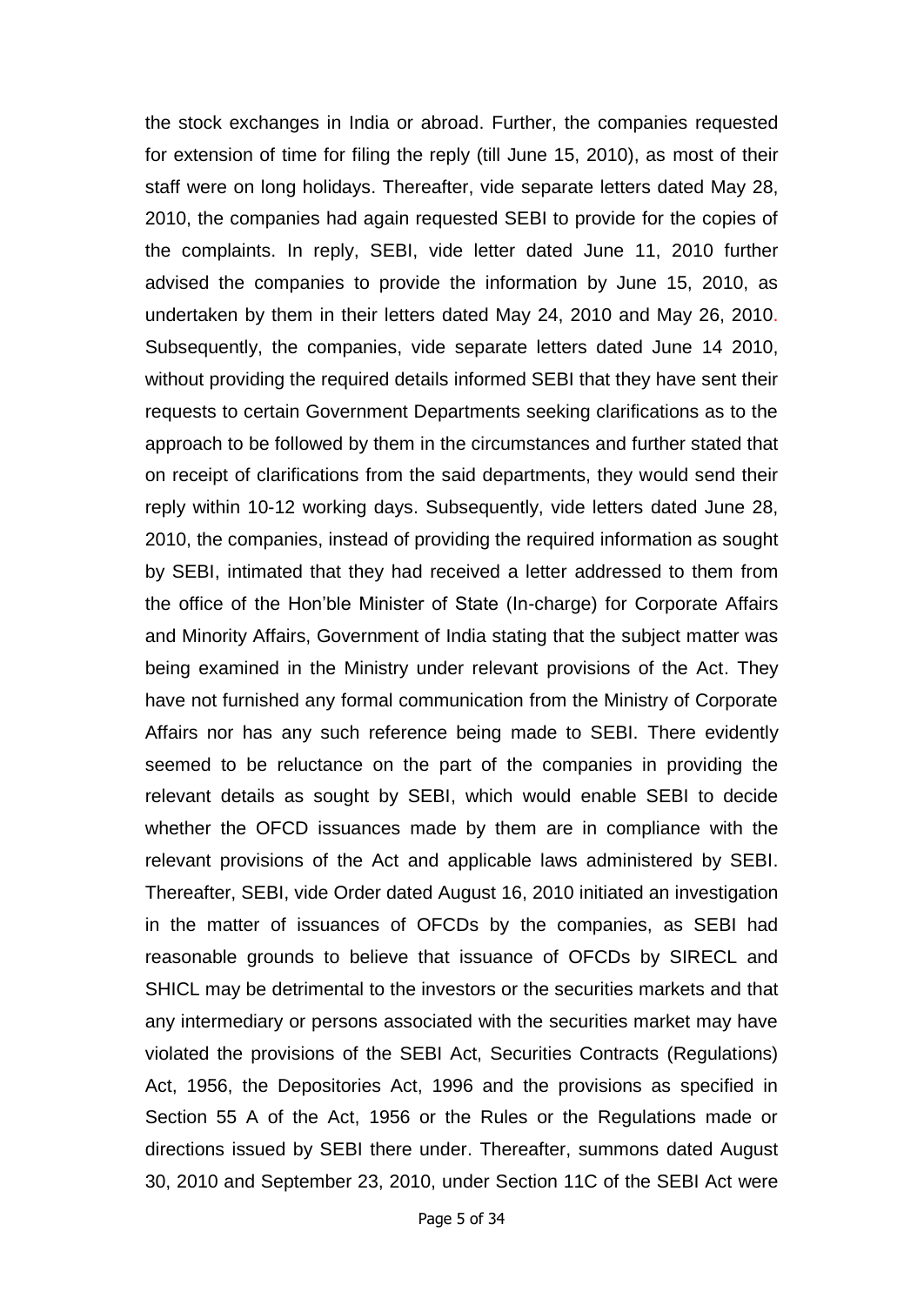issued by SEBI to the companies to provide the following information/documents in respect of their OFCD issuances:

- 1. Details regarding filing of Prospectus/Red-herring Prospectus with ROC for issuance of OFCDs
- 2. Copies of the application forms, Red-Herring Prospectus, Pamphlets, advertisements and other promotional materials circulated for issuance of OFCDs.
- 3. Details regarding number of application forms circulated, inviting subscription for OFCDs;
- 4. Details regarding number of applications and subscription amount received for OFCDs;
- 5. Date of opening and closing of the subscription list for the said OFCDs;
- 6. Number and list of allotees for the said OFCDs and the number of OFCDs allotted and value of such allotment against each allotee"s name;
- 7. Date of allotment of OFCDs;
- 8. Copies of the minutes of Board/committee meeting in which the resolution has been passed for allotment;
- 9. Copy of Form 2 (along with annexures) filed with ROC, if any, regarding issuance of OFCDs or equity shares arising out of conversion of such OFCDs
- 10.Copies of the Annual Reports filed with Registrar of Companies for the immediately preceding two financial years
- 11.Date of dispatch of debenture certificate etc.

A substantial part of the information/documents (mentioned above) had already been sought from the companies by SEBI vide various correspondences, since May, 2010. Despite providing sufficient opportunities over nearly six months beginning May, 2010, the companies have not provided such details, to date.

4. The said companies, instead of providing the aforesaid information/documents, have vide letters dated September 13, 2010 and September 30, 2010, stated that the jurisdiction to deal with the matters relating to the issuance of OFCDs by a company, which is unlisted or which does not intend to get its securities listed on stock exchanges, vests with the Central Government, in terms of Section 55A(c) of the Act, and that they had represented to the MCA on May 31, 2010, and were awaiting response from the Ministry. It is further stated that a special resolution was passed by the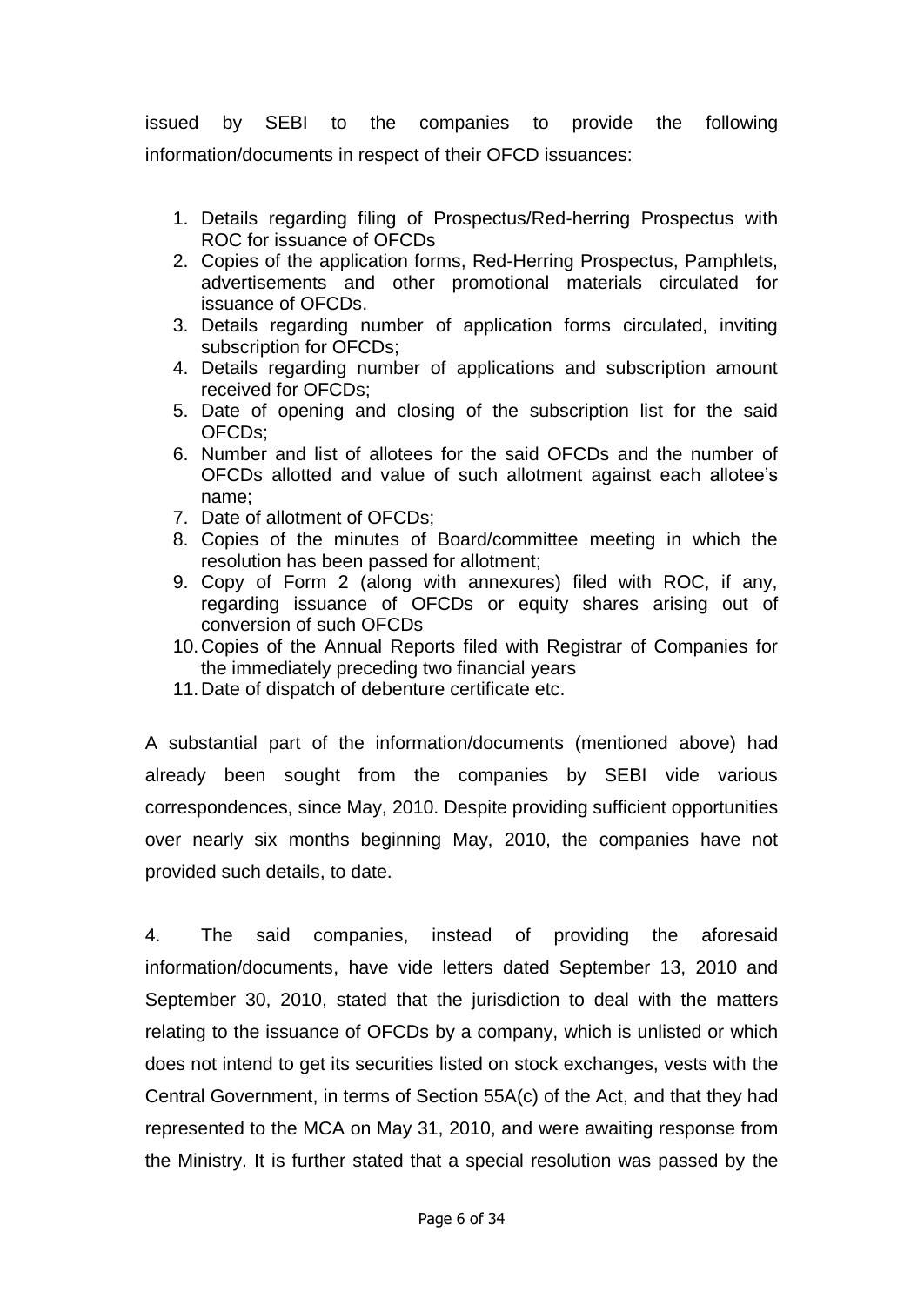respective shareholders [in the Annual General Meeting (AGM) of SHICL on September 16, 2009 and the AGM of SIRECL on March 3, 2008] under Section 81(1A) of the Act to issue OFCDs by way of private placement to friends, associates, group companies, workers/employees and other individuals who are associated/ affiliated or connected in any manner with Sahara India Group of Companies without advertising and offering these OFCDs to the general public. The companies have further stated that they had followed the procedure prescribed in Section 60B of the Act (as they are not listed companies and do not intend to get their securities listed on any recognised stock exchanges in India) and filed their RHP with the respective RoCs (SIRECL on March 13, 2008 and SHICL on October 6, 2009). The companies have, further, reiterated that, since they are not listed and neither intend to get these securities listed, they were not to be administered by SEBI, but fall under the purview of the Central Government. It is stated that the companies have mentioned in the RHP that, only those persons to whom the information memorandum was circulated and/or approached privately, who are associated/affiliated or connected in any manner with the Sahara Group of Companies are eligible to apply, and no advertisement has been issued canvassing applications from the general public. Further, according to the companies, the application forms for OFCDs mentioned that individuals including HUF through its Karta and Companies having dealings with the Group Companies or associates of Sahara India Group or persons connected in any manner with Sahara India Pariwar alone can apply for bonds. According to the companies, since the OFCDs were offered on a private placement basis to a select class of persons, it is not a public issue and therefore does not attract Regulation 3 or 6 of the Securities and Exchange Board of India (Issue of Capital and Disclosure Requirements) Regulations, 2009 (hereinafter referred to as the ICDR Regulations). They further stated that, if the offer was made to an identifiable class of persons through a preferential allotment under Section 81(1A) of the Act and if the issue was restricted to a select group, however large it may be, the offer would not be a public offer and would not therefore attract the provisions of the ICDR Regulations. The companies further maintained that, since the OFCDs are convertible securities, the Securities and Exchange Board of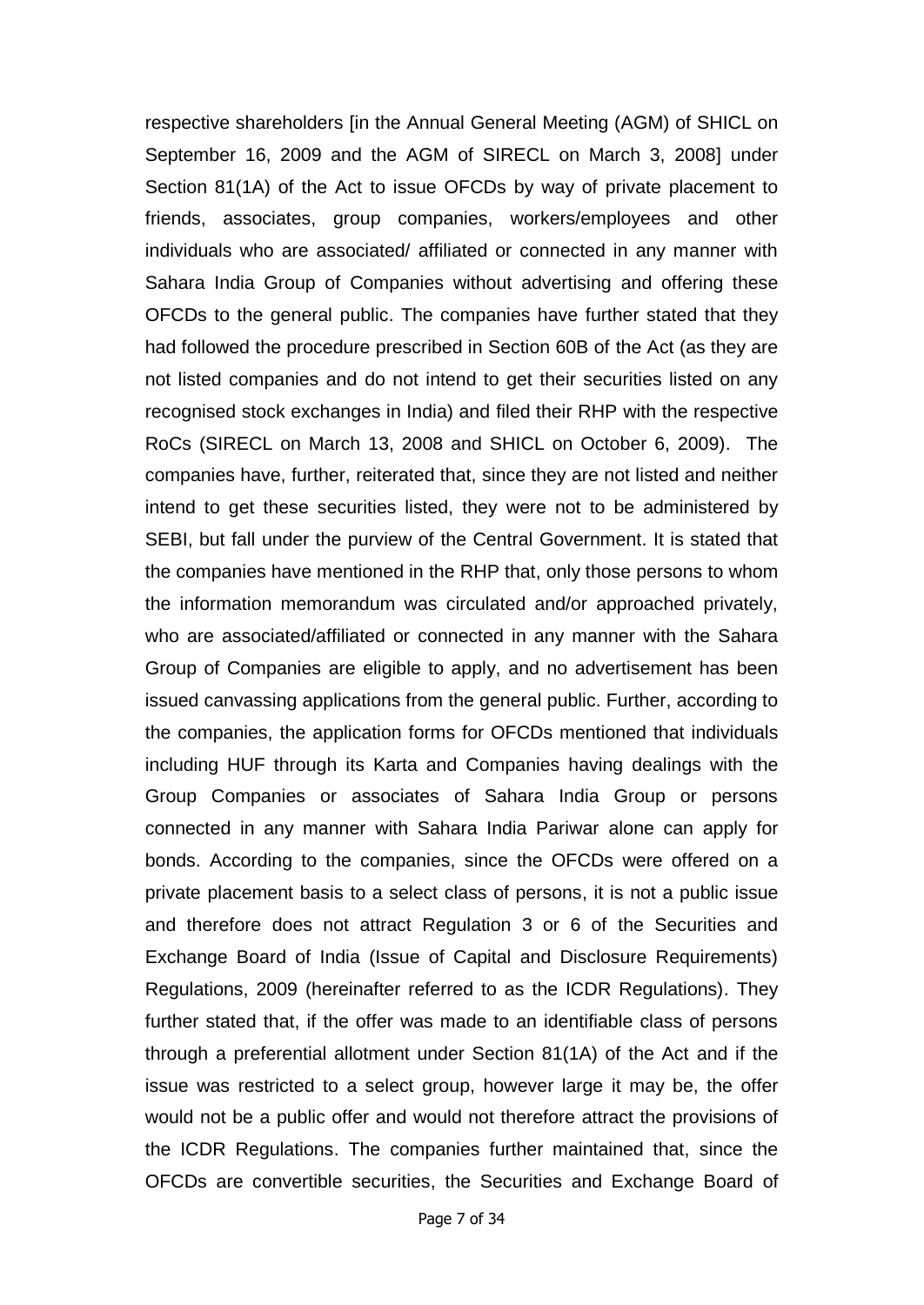India (Issue and Listing of Debt Securities) Regulations, 2008 is also not applicable. In order to substantiate their submissions, the companies have attached copies of the legal opinions which were earlier submitted to SEBI. Further, the companies have stated that the issue of OFCDs have not yet been closed and that even they themselves do not have the complete information pertaining to item nos. 3,4,6,7,8, and 11, sought by SEBI, vide its summons (mentioned above). The companies have further requested SEBI:

- I. to await clarification from the MCA, pursuant to their representation dated May 31, 2010 or
- II. to write directly to the MCA and seek their views on issue of jurisdiction or
- III. to seek the required information about the OCFDs, directly from the MCA and the concerned RoC.

5. In view of the above submissions, the companies requested SEBI to withdraw the summons and the Order of investigation, issued in the matter.

### **FAILURE TO SUBMIT THE INFORMATION SOUGHT**

6. Before I discuss the merits of the responses that the companies have furnished in response to the letters/summons issued by SEBI, and go into the substantive issues involved herein, I shall briefly examine what seems to be an obvious reluctance on the part of the companies to furnish the information sought by SEBI. There is no dispute regarding the issue of OFCDs by the companies. Admittedly, the companies had filed RHPs in respect of the said issues with the concerned RoC. As stated above in this Order, the companies have not furnished various information/documents which were sought by SEBI, in its various letters during the preliminary examination of the matter. Except for providing the date of filing of RHP with the concerned ROCs, the companies have not provided any other information/document sought in the summons issued by SEBI and thus, the summons issued by SEBI were not fully complied with. The submissions of the companies is that their OFCD issues are not under the purview of SEBI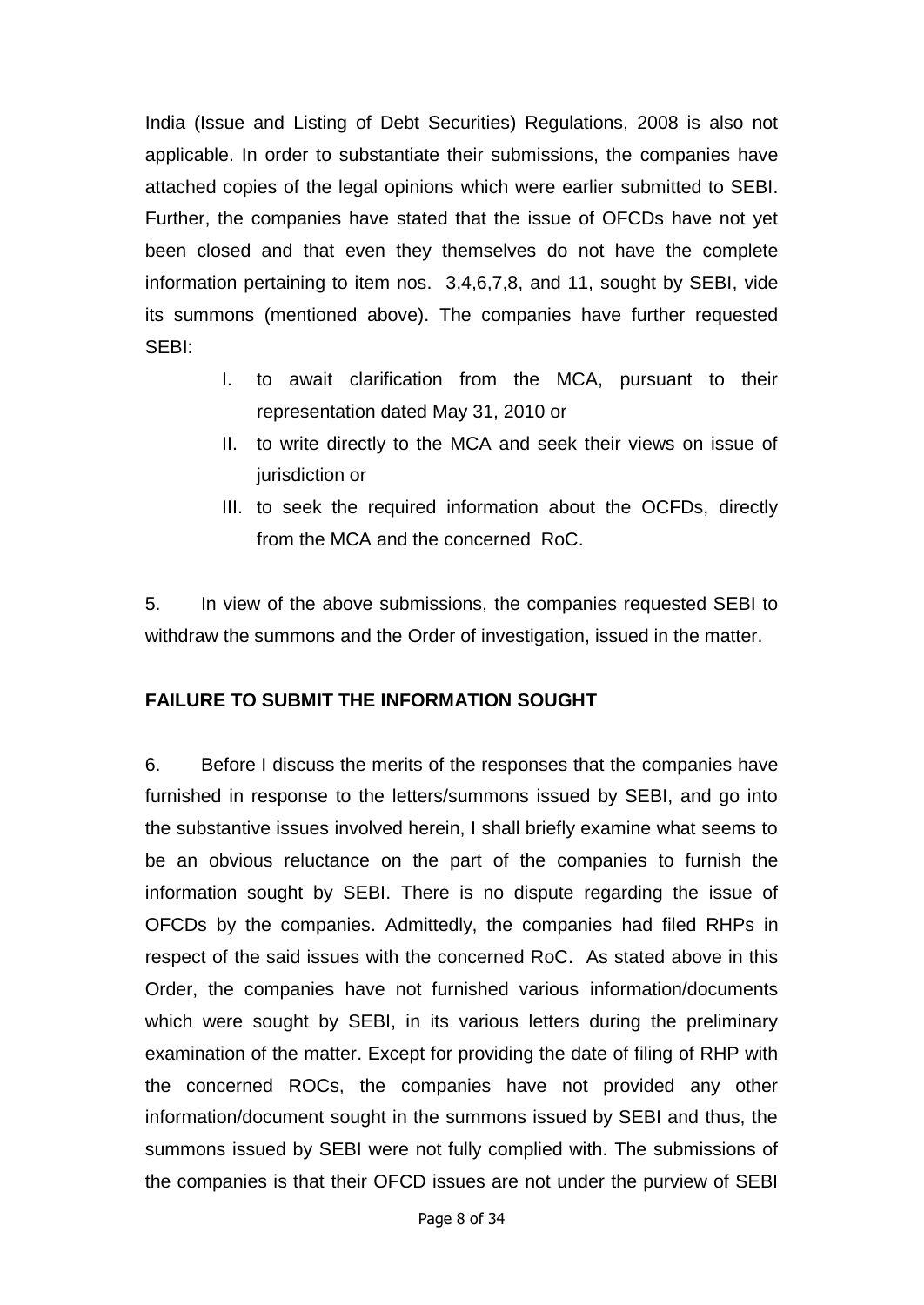and that they do not have complete information in respect of some of the details sought in the summons. The claim that the issuer of the securities itself does not have information of the nature sought for by SEBI appears to be quite preposterous. I may simply state here that such a reply, in the facts of the case, carries little credibility and is therefore, liable to be rejected. The details sought by SEBI in its letters and in the subsequent summons are pertaining to the issues of OFCDs in the background of receipt of various complaints alleging disclosure violations and violation of applicable laws pertaining to the issue of securities to the public. Such details are important to ascertain whether the issuances of OFCDs by the companies are public or not. Some of the details so sought from the companies, are the details of number of application forms circulated, application forms received, amount of subscription, number and list of allotees, number of OFCDs alloted and value of allotment, date of allotment, date of dispatch of debenture certificate, copy of the board/committee meeting minutes in which allotment was made etc. (sought by SEBI at serial nos. 3,4,6,7,8, and 11 in the summons which are reproduced in paragraph 3 above). In respect of such details, the companies have, vide letters dated September 30, 2010, claimed that they do not have complete information. At the cost of repetition, it is rather perplexing that the companies having mobilized money through the OFCDs, could not provide even the basic details pertaining to its issue or investors. It is the contention that the OFCDs were issued by way of private placement to friends, associates, group companies, workers/employees and other individuals who are associated/ affiliated or connected in any manner with Sahara India Group of Companies. If the OFCDs are offered to such restricted group (as contended by them) connected to them, it is not clear as to what, in fact, prevented them from parting with such information. It is highly improbable that the issuer companies do not have details of the offerees to whom securities were issued, especially when it was claimed that the offer was made on a private placement basis to a set of people connected to them. Such a submission can only be dismissed as a very frivolous one and reasonable prudence demands, that it be rejected.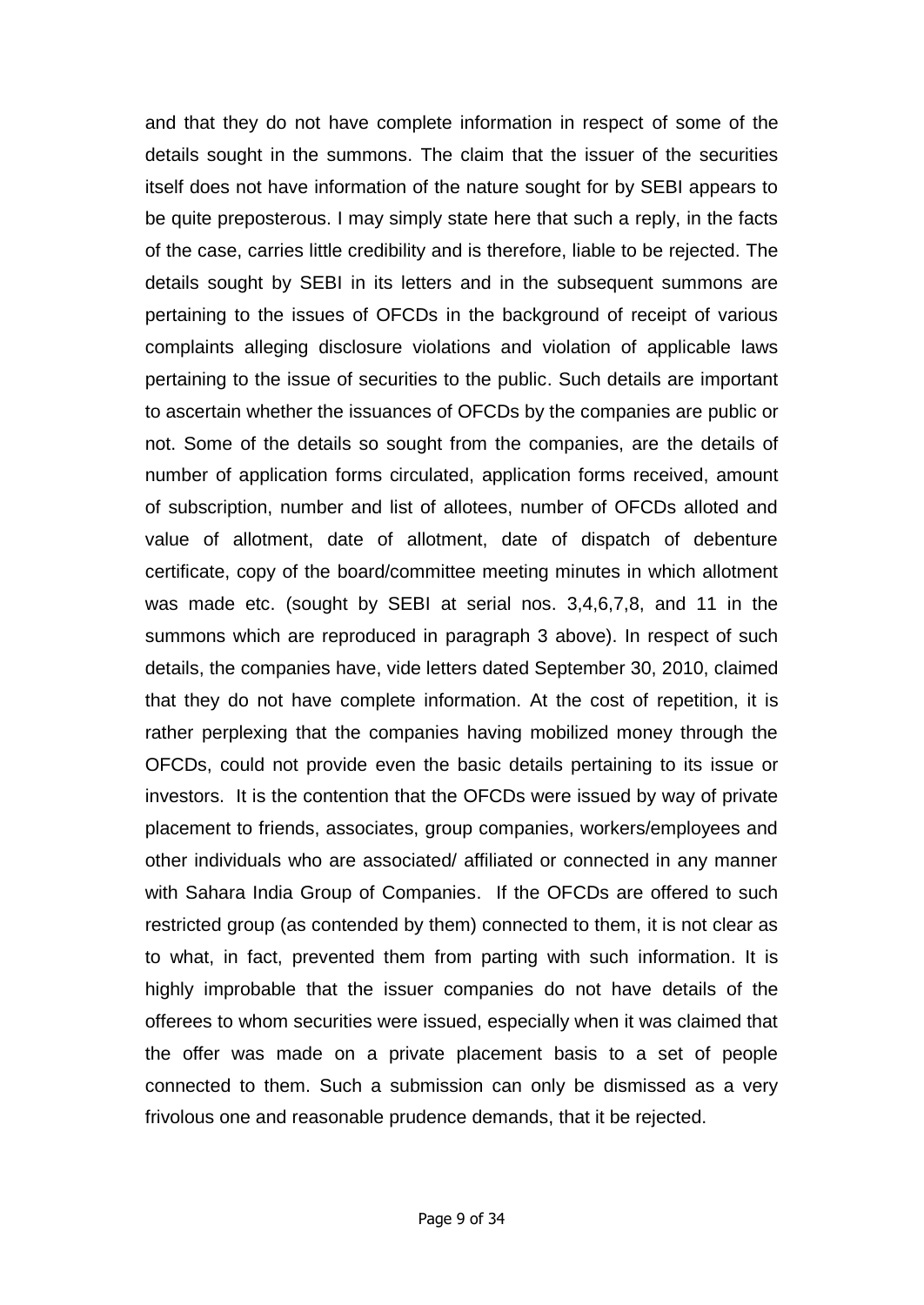7. On November 3, 2010, the Chief Financial Officer of the Sahara Group, Mr. D. J. Bagchi, was, on request, given an opportunity to meet with the undersigned Whole Time Member, during which time too, it was impressed on the Company representative about the need to fully and accurately furnish the information sought by SEBI at the earliest. However, no commitment was given by the Company representative about furnishing the information required.

8. There is a statutory duty cast upon a person who is called upon to furnish the required information to assist SEBI in its investigations so as to carry out its functions effectively. Non compliance with the summons issued by SEBI during the course with its investigation cannot be treated as trivial in nature and has therefore to be perforce, discouraged. Despite the importance of the documents sought by SEBI in the context of the case, and despite having brought to the attention of the companies about the imperative for doing so, the companies concerned are evidently reluctant to provide the information and have adopted an intractable attitude of delaying the submission under one or the other pretext. Information sought from them is of a basic nature and should have been in their possession and therefore could have been provided easily. However, there appears to be reluctance in providing the information by these companies, which are relevant and required for SEBI to examine the matter with respect to delegated provisions of the Companies Act as well as the provisions of SEBI Act, Regulations and Guidelines made there-under.

## **RELEVANT DETAILS AVAILABLE ON THE MCA21, PORTAL OF THE MINISTRY OF CORPORATE AFFAIRS**

9. As the companies have failed to provide the necessary information, as required, SEBI collected certain relevant details from the filings made by the companies with the respective RoCs, as available on the "MCA21 Portal" (maintained by MCA). Such details are given below: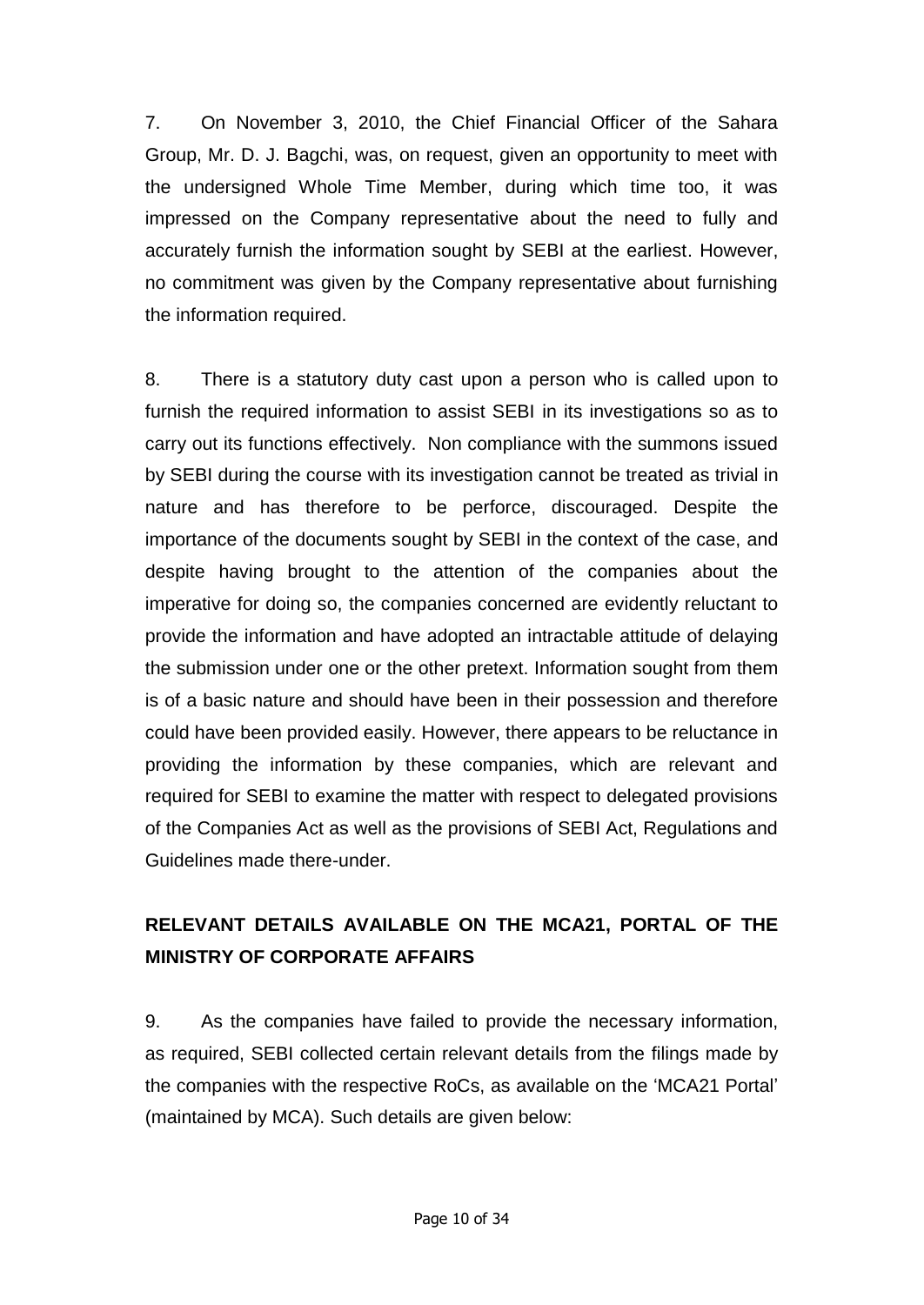### **Relevant extract of the information filed by SIRECL to RoC:**

- i. **Shareholders Resolution:** Vide resolution passed at the Extraordinary General meeting held on March 3, 2008 (and filed with RoC), consent of the members of SIRECL was obtained for issuance of OFCD by way of private placement basis to friends, associates, group companies, workers/employees and other individuals who are associated/affiliated or connected in any manner with Sahara India Group of Companies and RHP of SIRECL was filed with RoC, Uttar Pradesh and Uttrakhand on March 13, 2008.
- ii. **Promoters as per the RHP**: SIRECL is a Company belonging to the Sahara India Group and is promoted by Mr. Subrata Roy Sahara, the founder of Sahara India Group.
- iii. **Directors as per the RHP**: Mrs. Vandana Bharrgava, Mr. Ravi Shankar Dubey and Mr. Ashok Roy Choudhary have given consent to include their name as directors and have signed the RHP as the directors of SIRECL.
- iv. **Date of opening and closing of the issue**: RHP merely states that date of opening and closing would be as decided by the Board of Directors.
- v. **Details of the issue as per the RHP:** The issue consists of OFCDs with option to the holders to convert the same into Equity Share of  $\bar{z}$ 10 each at a premium to be decided at the time of issue equal to the face value of the Optionally Fully Convertible  $\bar{z}$ . \*\*\*\*. Since it is a RHP, the quantum and the price is to be determined at a future date. (It is pertinent to note that in the RHP, the total cost of the project, in which the proceeds of the said issue would be utilized is mentioned as  $\bar{\tau}$  20,000 Crores).
- vi. **Objects of the issue as per RHP:** The Funds raised shall be utilized for the purpose of financing the acquisition of lands for the purpose of development of townships, residential apartments, shopping complexes etc. The proceeds shall also be utilized for construction activities which shall be undertaken by the company in major cities of the country and also to finance other commercial activities / projects taken up by the company within or apart from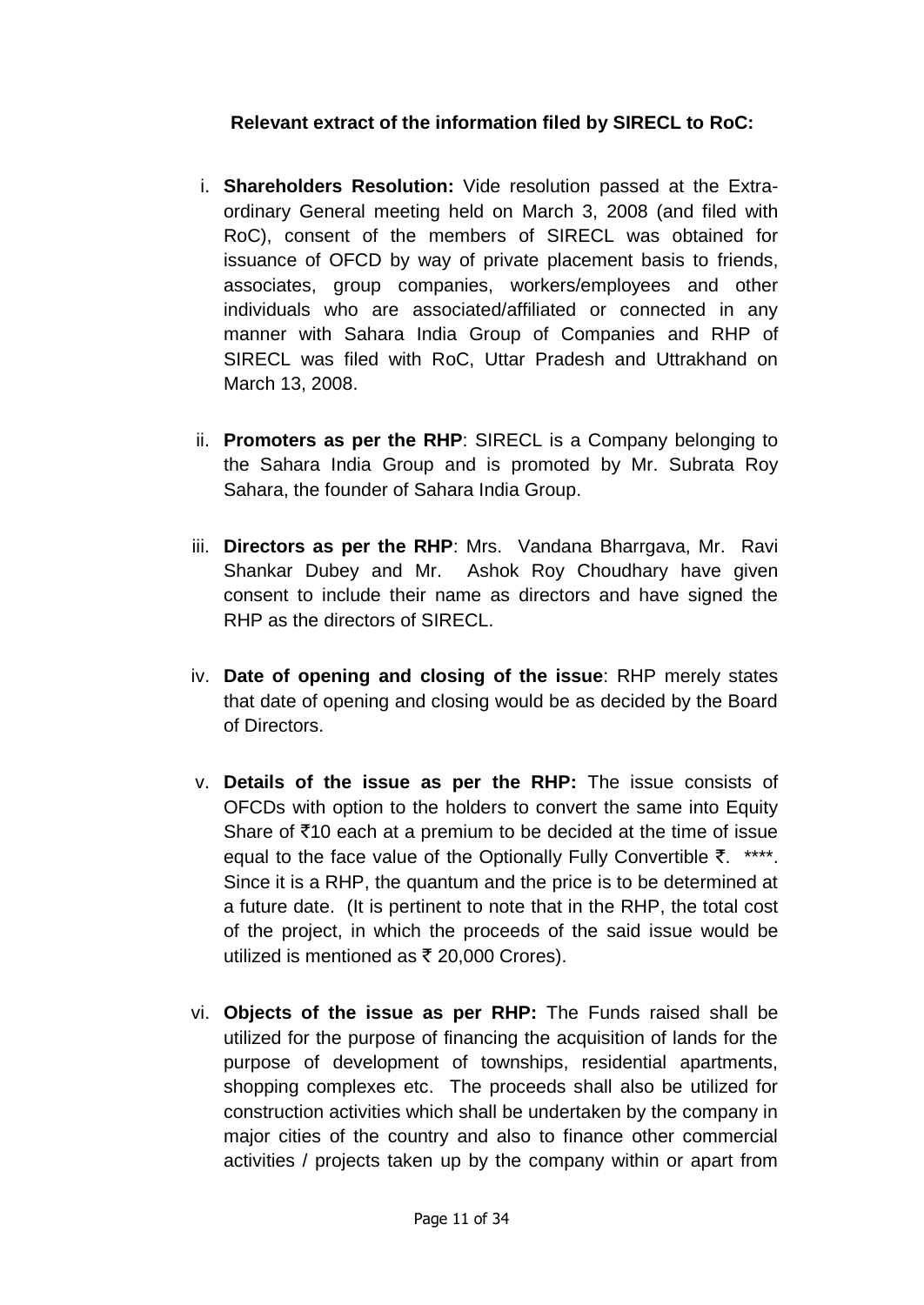the above projects The company also proposes to carry out infrastructure activities and the amount collected from the current issue shall be utilized in financing the completion of projects viz. establishment/constructing the bridges, modernization or setting up of airports, rail system or any other projects which may be allotted to the company, from time to time future. The company also proposes to engage into the business of electric power generation and transmission and the proceeds of the current issue shall also be used for the power projects which shall be allotted to the company The money not required immediately by the company may be parked/invested inter-alia by way of circulating capital with partnership firms or Joint Ventures or in any other manner as per the decision of the Board of Directors, from time to time.

- vii. **Annual results:** As per the recently filed balance sheet of SIRECL (as at June 30, 2009), proceeds from the issuance of OFCDs is shown as  $\bar{\bar{\xi}}$  4843. 37 Crores.
- viii. **Eligibility to apply:** It is mentioned in the RHP that only those persons are eligible to apply to whom the Information Memorandum was circulated and/or approached privately, who are associated/affiliated or connected in any manner with Sahara Group of Companies, without giving any advertisement in general public.

### **Relevant extract of the information filed by SHICL to RoC:**

- i. **Shareholders Resolution:** As per the RHP, it is observed that the OFCD issuances by SHICL was approved by shareholders, vide the resolution (which is more or less similar to the resolution passed by SIRECL), passed in the AGM held on September 16, 2009. The RHP was filed with RoC, Maharashtra on October 6, 2009.
- ii. **Promoters as per the RHP**: SHICL is a company promoted by Mr. Subrata Roy Sahara, the founder of Sahara India Group.
- iii. **Directors as per the RHP**: Mrs. Vandana Bhargava, Mr. Ravi Shankar Dubey and Mr. Ashok Roy Choudhary have given consent to include their name as directors and have signed the RHP as directors of SHICL.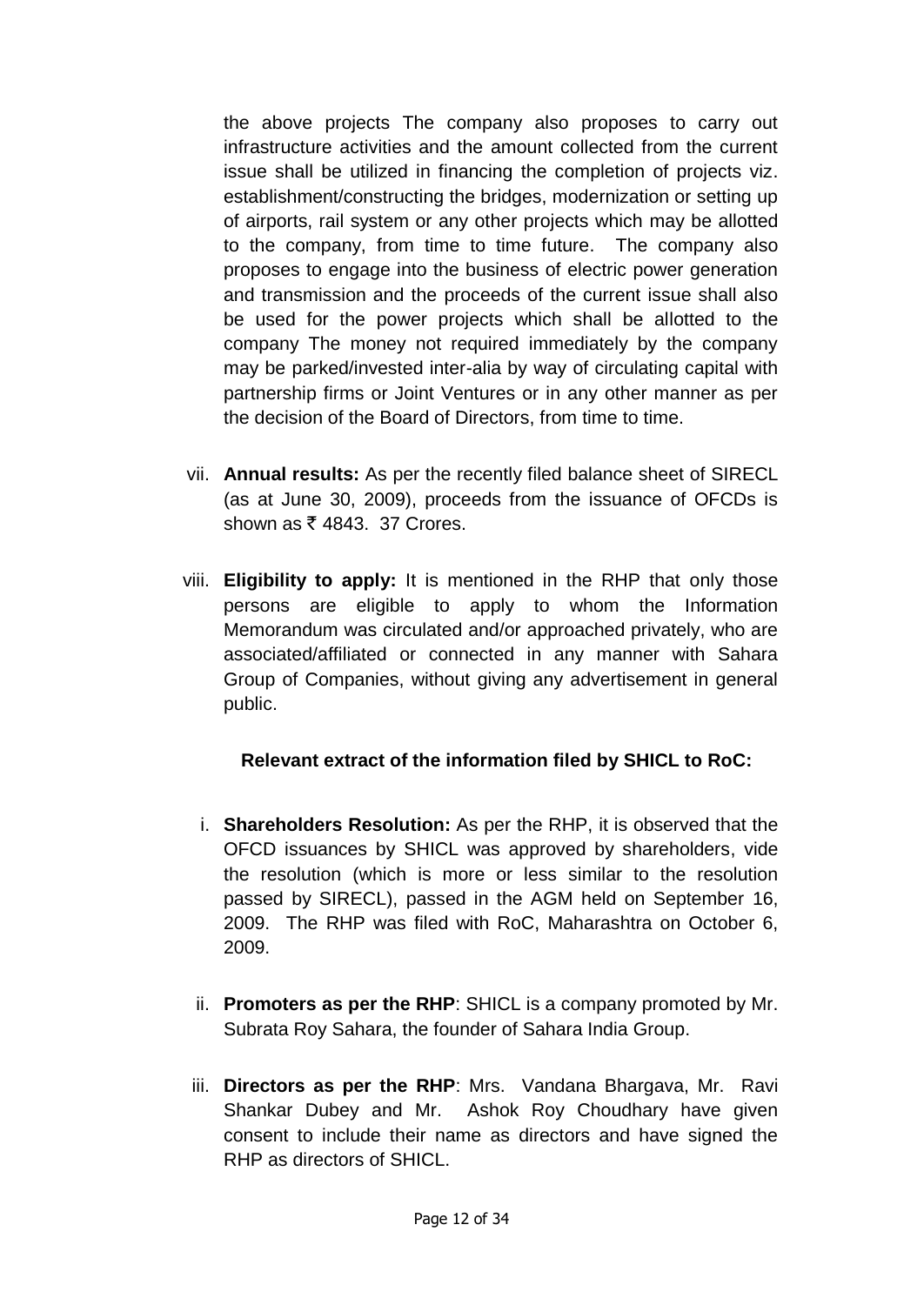- iv. **Date of opening and closing of the issue**: RHP merely states that date of opening and closing would be as decided by the Board of Directors.
- v. **Details of the issue:** The issue consists of Optionally Fully Convertible Unsecured Debentures with option to the holders to convert the same into Equity Share of  $\bar{\tau}$  10 each at a premium of to be decided at the time of issue equal to the face value of the Optionally Fully Convertible Unsecured Debentures to be privately placed aggregating to  $\bar{z}$  \*\*\*\*. (Since it is a Red Herring Prospectus the quantum and the price is to be determined at a future date). (It is pertinent to note that in the RHP , the total cost of the project, in which the proceeds of the said issue would be utilized is mentioned as  $\bar{x}$  20,000 Crores)
- vi. **Objects of the issue as per RHP:** The Object stated in short is "……. financing the acquisition of lands for the purpose of development of townships, residential apartments, shopping complexes etc……" The objects mentioned therein is more or less similar to the "Objects of the issue" mentioned in the RHP of SIRECL.
- vii. **Annual Report:** Since the Annual Report of SHICL for the concerned period has not yet been filed with RoC, the amount of the issue proceeds is not known.
- viii. **Eligibility to apply:** RHP mentions that only those persons are eligible to apply to whom the Information Memorandum was circulated and/or approached privately, who are associated/affiliated or connected in any manner with Sahara Group of Companies, without giving any advertisement in general public.
	- ix. **Explanatory note to the shareholders resolution:** The explanatory note to the shareholders resolution filed by SHICL with RoC (Extra Ordinary General Meeting resolution dated November 11, 2009 by SHICL) mentions: **"***The company further keeping in view that the number of persons to whom the offer of OFCDs shall be issued might exceed the limits as specified under Section 67 of the Companies Act, 1956 made an application for approval of Red herring Prospectus.* **"**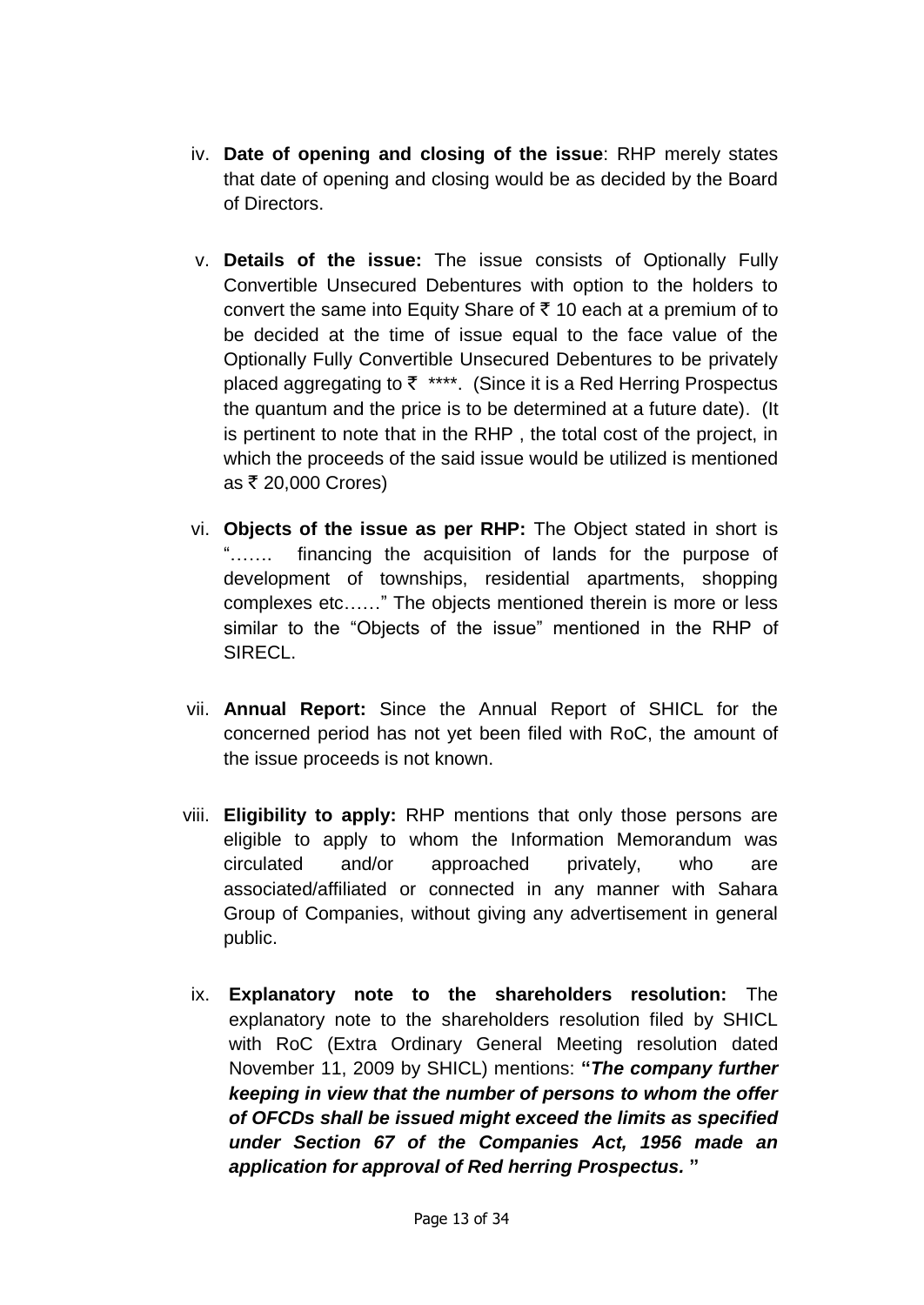## **ISSUES FOR CONSIDERATION**

- 10. The submissions of the companies in brief are as follows:
	- a. The issuance of OFCDs are made on private placement basis to friends, associates, group companies, workers/employees and other individuals who are associated/affiliated or connected in any manner with Sahara India Group of Companies and hence, it is not an offer to the public.
	- b. They do not intend to get the OFCDs listed in any stock exchanges in India or abroad and therefore the issuance of OFCDs do not come under the purview of SEBI, in terms of Section 55A of the Act.
	- c. Public company may, by adopting process laid down under Section 60B of the Act circulate information memorandum and file RHP with the RoC, with a clear intention that it does not intend to list its securities.

11. Therefore on the basis of the submissions made by the companies and the material available before me, I note that there are broadly two substantive sets of issues that have to be examined:

- a) Whether the impugned OFCD offers have been made to the public and if so, whether listing of the OFCDs, so offered, is mandatory?
- b) Whether Section 60B of the Act provides *"an alternative route"* for raising capital without complying with Section 73 of the Act and other SEBI requirements, as contended by the companies?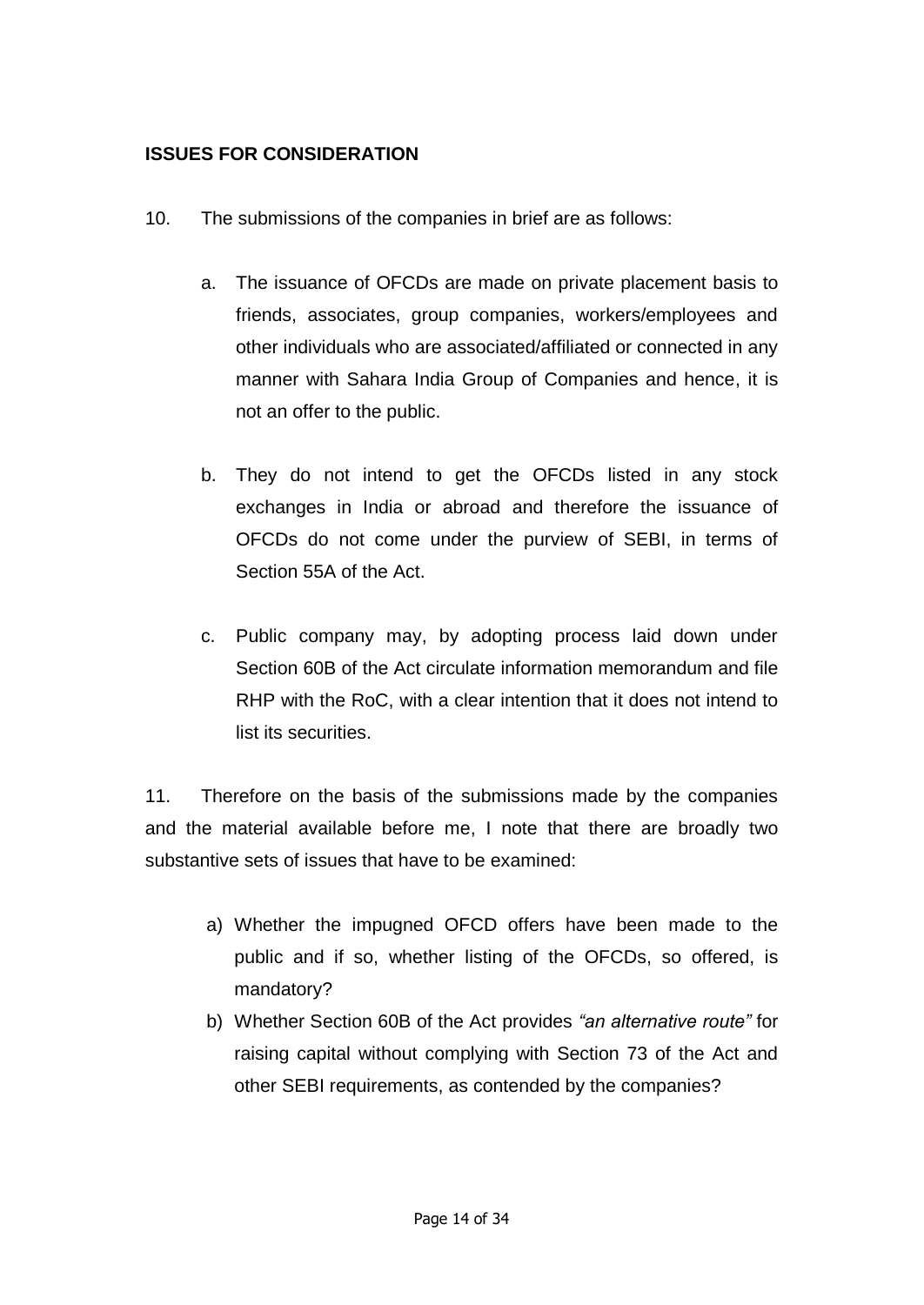My *prima facie* findings in respect of the above issues are as follows:

**ISSUE NO. 1- Whether the impugned OFCD offers have been made to the public and if so, whether listing of the OFCDs, so offered, is mandatory?**

12. Section 67 of the Act lays down the provisions as to when offering of shares and debentures to investors shall be construed as having been made to the public. Therefore, for the purpose of deciding whether the impugned OFCD offers were made to the public, it is necessary to refer to Section 67 of the Act, which is reproduced herein below:

## *"Construction of references to offering shares or debentures to the public, etc.*

*67 (1) Any reference in this Act or in the articles of a company to offering shares or debentures to the public shall, subject to any provision to the contrary contained in this Act and subject also to the provisions of subsection (3) and (4), be construed as including a reference to offering them to any section of the public, whether selected as members of debenture holders of the company concerned or as clients of the person issuing the prospectus or in any other manner.* 

*(2) Any reference in this Act or in the articles of a company to invitations to the public to subscribe for them extended to any section of the public, whether selected as members or debenture holders of the company concerned or as clients of the person issuing the prospectus or in any other manner.* 

*(3) No offer or invitation shall be treated as made to the public by virtue of sub- section (1) or sub-section (2), as the case may be, if the offer or invitation can properly by regarded, in all the circumstances –*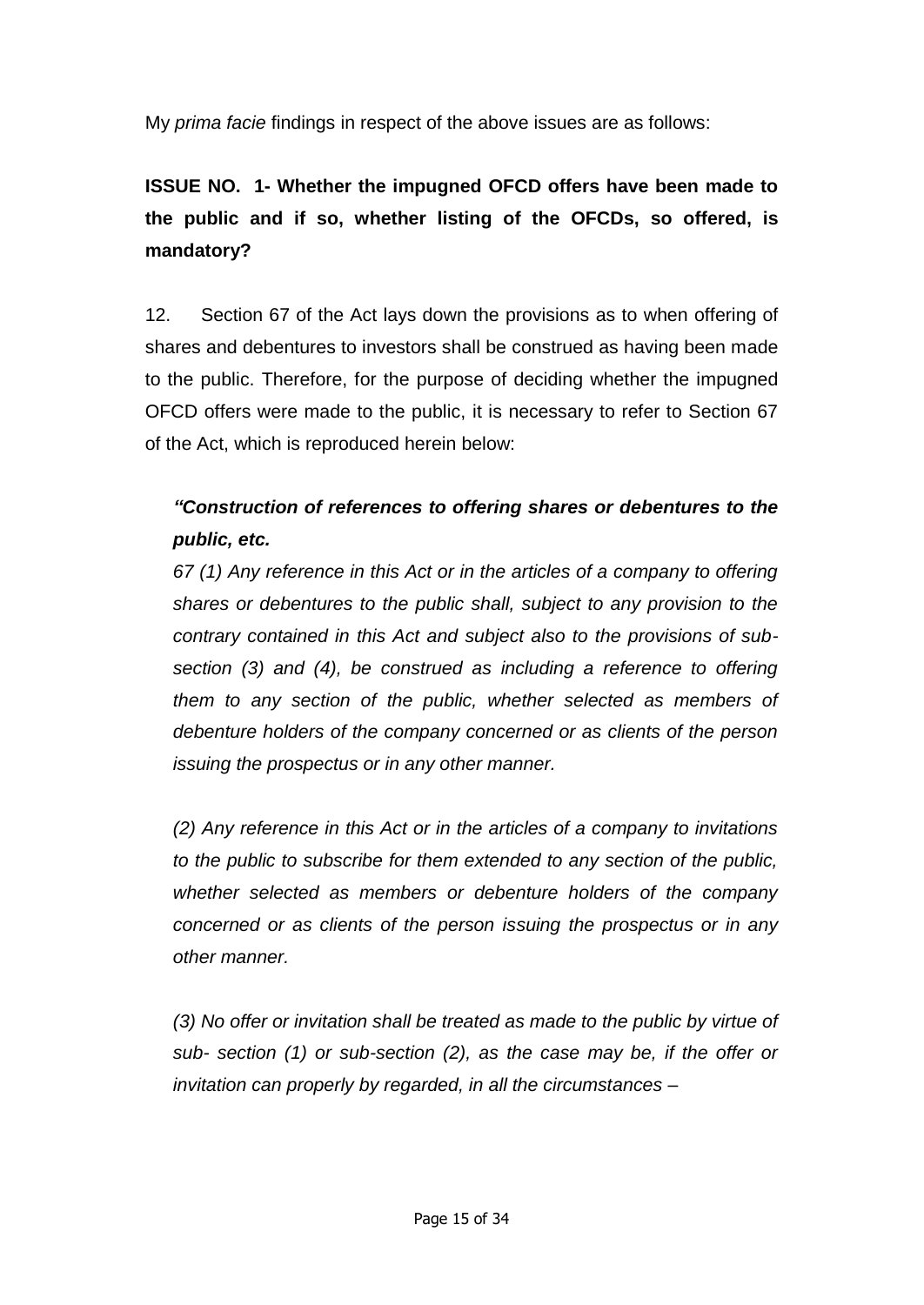*(a) as not being calculated to result, directly or indirectly, in the shares or debentures becoming available for subscription or purchase by persons other than those receiving the offer or invitation; or*

*(b) otherwise as being a domestic concern of the persons making and receiving the offer or invitation :*

*Provided that nothing contained in this sub-section shall apply in a case where the offer or invitation to subscribe for shares or debentures in made to fifty persons or more:*

*………. . …………"* 

13. The aforesaid Section explains what is to be construed as offer of shares or debentures to the public. The said Section explicitly states that any reference in the Act or in the articles of a company to offering (or inviting to subscribe) for shares or debentures to the public shall be construed as including a reference to offering them (or inviting them to subscribe) to any section of the public, whether selected as members or debenture holders of the company concerned or as clients of the person issuing the prospectus or in any other manner. However, such construction is subject to Section 67(3) and (4) and any other provision to the contrary contained in the Act. Section 67(3) of the Act, exempts such offer or invitation from the purview of the construction laid down in 67(1) and (2) thereof, if such offer or invitation can properly be regarded, in all the circumstances -

- a) as not being calculated to result, directly or indirectly, in the shares or debentures becoming available for subscription or purchase by persons other than those receiving the offer or invitation; or
- b) otherwise as being a domestic concern of the persons making and receiving the offer or invitation.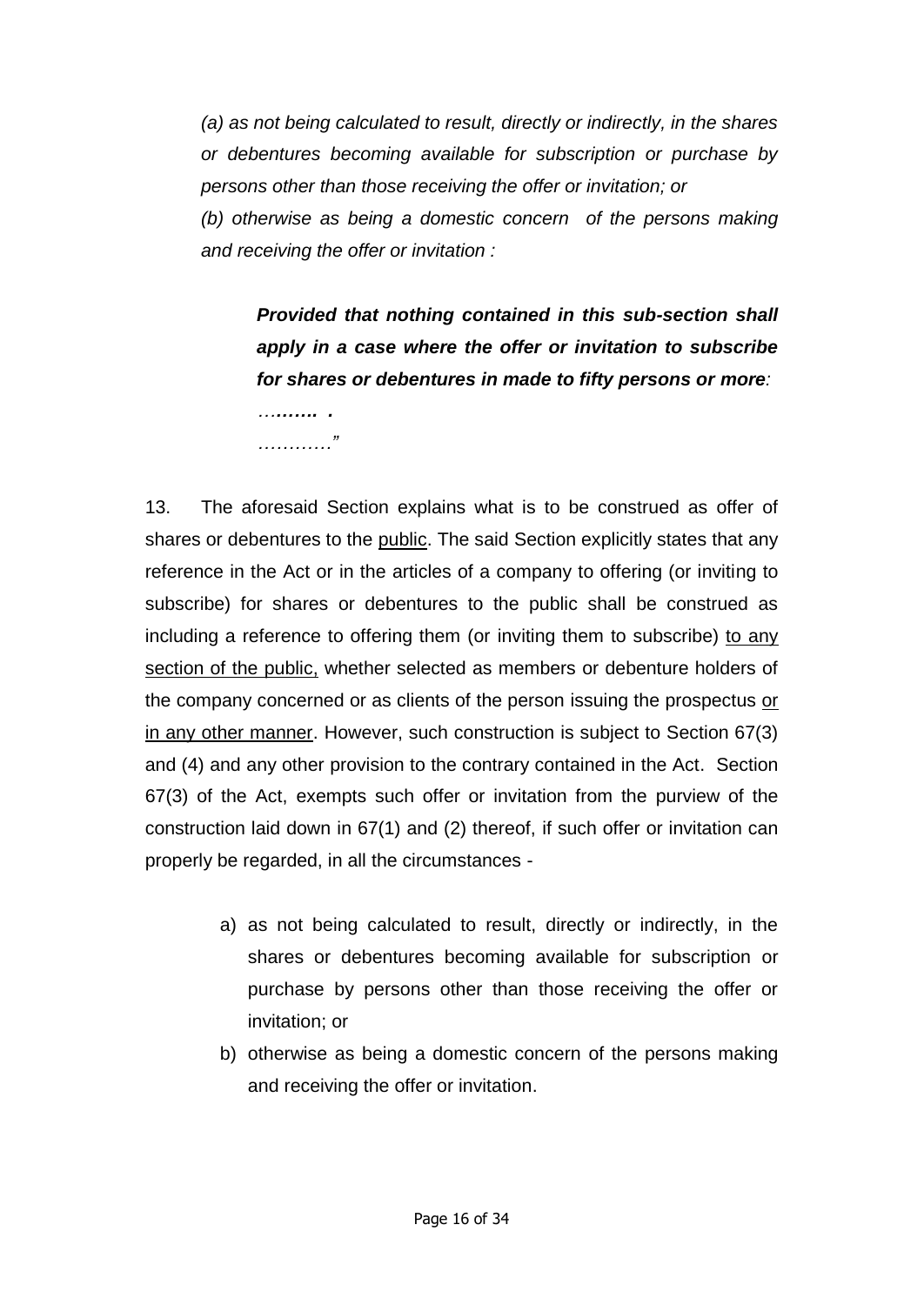14. In order to curb the companies from offering shares and debentures to a wider group of people by disguising it as "*domestic concern*", vide Companies (Amendment) Act, 2000, with effect from December 13, 2000, a *proviso* was inserted to Section 67(3) stating that nothing contained therein shall apply in a case where the offer or invitation to subscribe for shares or debentures is made to **fifty persons or more.** Therefore, if an offer is made to fifty or more persons, it would be deemed to be a public issue, even if it is of "*domestic concern*" or shown that *"the shares or debentures are not available for subscription or purchase by persons other than those receiving the offer or invitation"*. First proviso to Section 67(3) of the Act is as clear as that. In other words, even if an issue is made by way of private placement to fifty or more persons, it would be deemed to be a public issue irrespective of whether it was offered to public at large or to just a section of the public chosen, in whatever manner.

15. The intention of the Legislature, more specifically as evinced in the amendment to the Act referred to above, is very clear that any and all mobilization of funds from a group of investors, fifty or more in number should be classified as a "public issue" and consequently be accorded all the safeguards provided, that typically accompanies the safety and protection accorded to their funds, in law. In view of the above, the contention of the companies that the OFCDs are issued by way of private placement basis to friends, associates, Group Companies, workers /employees and other individuals who are associated/affiliated or connected in any manner with Sahara India Group of Companies, would not give it a different colour. The rigour of the procedures enshrined in law, for the protection of investors who subscribe to an issue of securities would have to be preserved in toto. Though, the companies have stated that the offer was made on private placement to a select group, they could not provide any details of the group despite the fact that SEBI has issued summons seeking such information. This would lead to an adverse inference that they were offering OFCDs to fifty or more persons. Otherwise, they could have given such crucial and basic details to support their claim that their offer was not made to public. The companies, in their representations have also not advanced any claim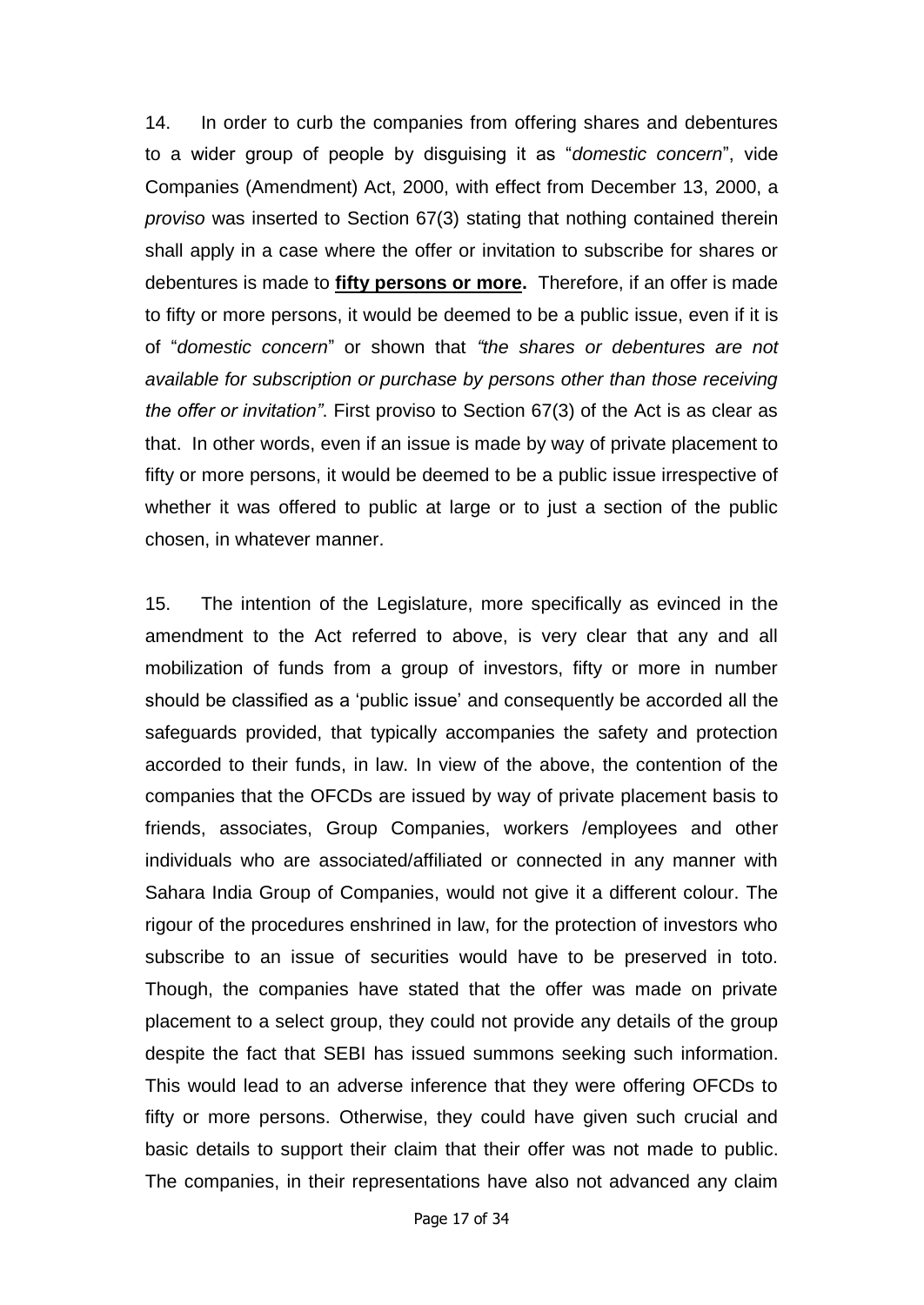that their issue is to a base of investors less than fifty in number. If the companies were able to convincingly state any stand to the effect that the offers were made to less than fifty persons, to SEBI"s satisfaction, SEBI would not have proceeded further, as then the matter would lie outside its remit. On the other hand, even apart from the fact that there has been a tacit admission of the companies that their issue are being made to over fifty investors, there are various other factors which would lead to an unambigous inference that the OFCDs were offered to a wider group of people numbering fifty or more.

16. In case of private placement to less than fifty persons, legislation casts an obligation on the part of the issuer to ensure that the offer is not calculated to result, directly or indirectly, in the shares or debentures becoming available for subscription or purchase by persons other than those receiving the offer or invitation. In the present case, it is observed that no targeted set of persons have been identified by the companies, to whom the offer is made, rather the applicant was required to sign a declaration that they are associated with the Sahara India Group. Needless to say, any association with the Group has to lend itself for a definite and unambiguous identification as to whether a prospective investor would fall within such an association or not. Clearly in this case, no such definition accompanies the association contemplated, and hence such a declaration signed by the applicant, will not change the generic nature of the offer. The very fact that the offer was made to friends, associates, Group Companies, workers /employees and other individuals who are associated/affiliated or connected in any manner with Sahara India Group of Companies, by itself would indicate the intention of the offeror to make the offer to wider gamut of people. There is one more reason that strengthens such inference. SHICL in its explanatory statement filed with the RoC, stated that the number of persons to whom the impugned offer is made might exceed the limits as specified under Section 67 of the Act. One does not have to look farther for reasons that would substantiate a *prima facie* inference that the offer of OFCDs by SHCIL was made to more than forty nine persons and therefore the companies had made a public issue of OFCDs. Further, as per the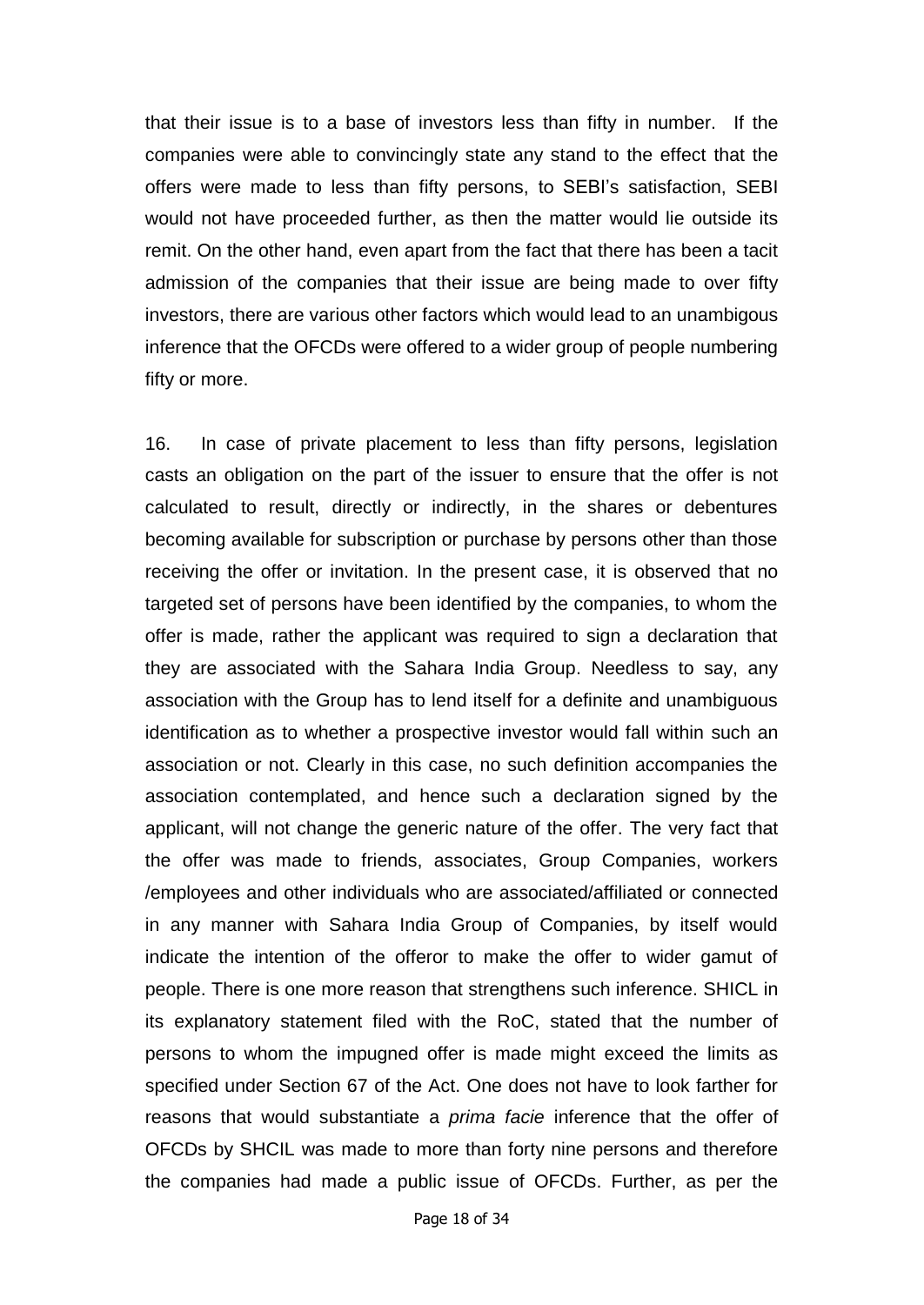balance sheet of SIRECL, the amount of money solicited through issuance of the impugned OFCDs (till June 30, 2009) is  $\overline{6}4843.37$  cr. Since the information sought regarding the number of persons from whom the subscription was solicited, is not forthcoming, if it is presumed that the offer is subscribed by only forty nine persons, for argument sake, then the average subscription by each person shall be  $\overline{598.84}$  Crores ( $\overline{54800}$ ) crores/49). Such subscriptions, even from High Net-worth Investors, are not clearly the norm even in public issues of huge size. Taking into account the minimum application sizes prescribed in the application (ranging from  $\overline{55,000}$ to  $\overline{2}24,000$  of the impugned OFCD, from the available data, it is highly unlikely that the offer is made to less than fifty persons. The above factors, in the absence of anything to the contrary provided by the companies, would lead to a *prima facie* inference that the companies have made a public issue of OFCDs. The companies, on the basis of the legal opinion received by them, have stated that they had passed the resolution under Section 81 (1A) of the Act (which states that further shares may be offered to any persons in any manner whatsoever) and that their offer to a select set of persons should not be construed as a public offer. Section 81 (1A) of the Act cannot have an overriding effect on the provisions relating to public issue, specified in the Act. Section 81 of the Act deals with further issue of securities and only gives pre-emptive rights to the existing shareholders of a company so that the subsequent offer of securities have to be offered to them as their "rights". Section 81(1A) is only an exception to the said rule subject to the procedural requirements contained therein. However, any further issue of capital, even pursuant to a resolution made under Section 81(1A) of the Act, is subject to the provisions of Part III of the Act, if the offer is made to fifty persons or more. Hence, the views submitted in the legal opinion that since the companies had passed resolutions under Section 81(1A) of the Act, the issuance of shares/debentures to a select group (however large, they may be), ceases to be an offer to the public, is devoid of any legal basis and hence cannot be accepted. It is quite obvious from a reading of Section 81(1A) that it was never intended to dilute the provisions of the Act relating to the definition of public issues. Whether an issue is a public or not is to be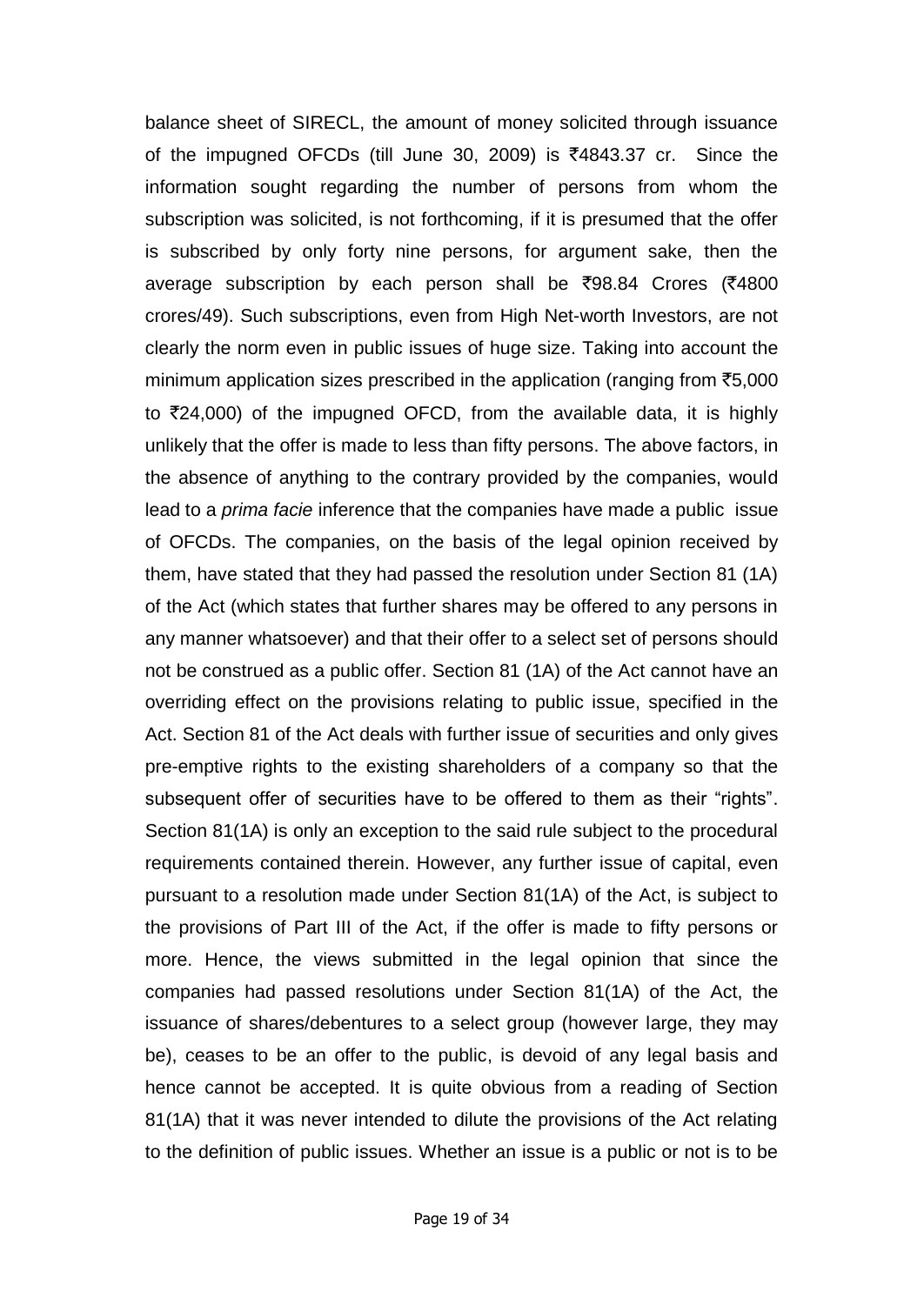decided on the basis of Section 67 of the Act. As stated above in this Order, the first proviso to Section 67(3) of the Act, makes it very clear that any offer or invitation to subscribe of shares or debentures to fifty persons or more should be treated as a public issue.

17. Further, the fact that the companies have filed RHP with RoC would make it clear that their OFCDs were intended to be offered to the public for the following reasons. In terms of Section 2(36) of the Act, "prospectus" means any document described or issued as a prospectus and includes any notice, circular, advertisement or other document *"inviting deposits from the public or inviting offers from the public"* for the subscription or purchase of any shares in, or debentures of, a body corporate. Considering the definition of the term prospectus as mentioned above and the conduct of the companies in filing prospectus for their OFCDs with the concerned RoCs would lead to believe that they intended to mobilize funds through subscriptions from the public.

- 18. In summary, the following inferences emerge:
	- i. The issue of OFCDs by the companies have been made to a base of investors that are fifty or more in number.
	- ii. The companies themselves tacitly admit the same as they have no case that funds have been mobilized from a group smaller than fifty.
	- iii. A resolution under Section 81(1A) of the Act does not take away the "public" nature of the issue.
	- iv. The filing of a prospectus under the Act signfies the intention of the issuer to raise funds from the public.

Therefore, for the aforesaid reasons, the submission of the companies that their OFCD issues are made on private placement and do not fall under the definition of a public issue, is not tenable. The instances discussed above would prima facie suggest that the offer of OFCDs made by the companies is "public" in nature.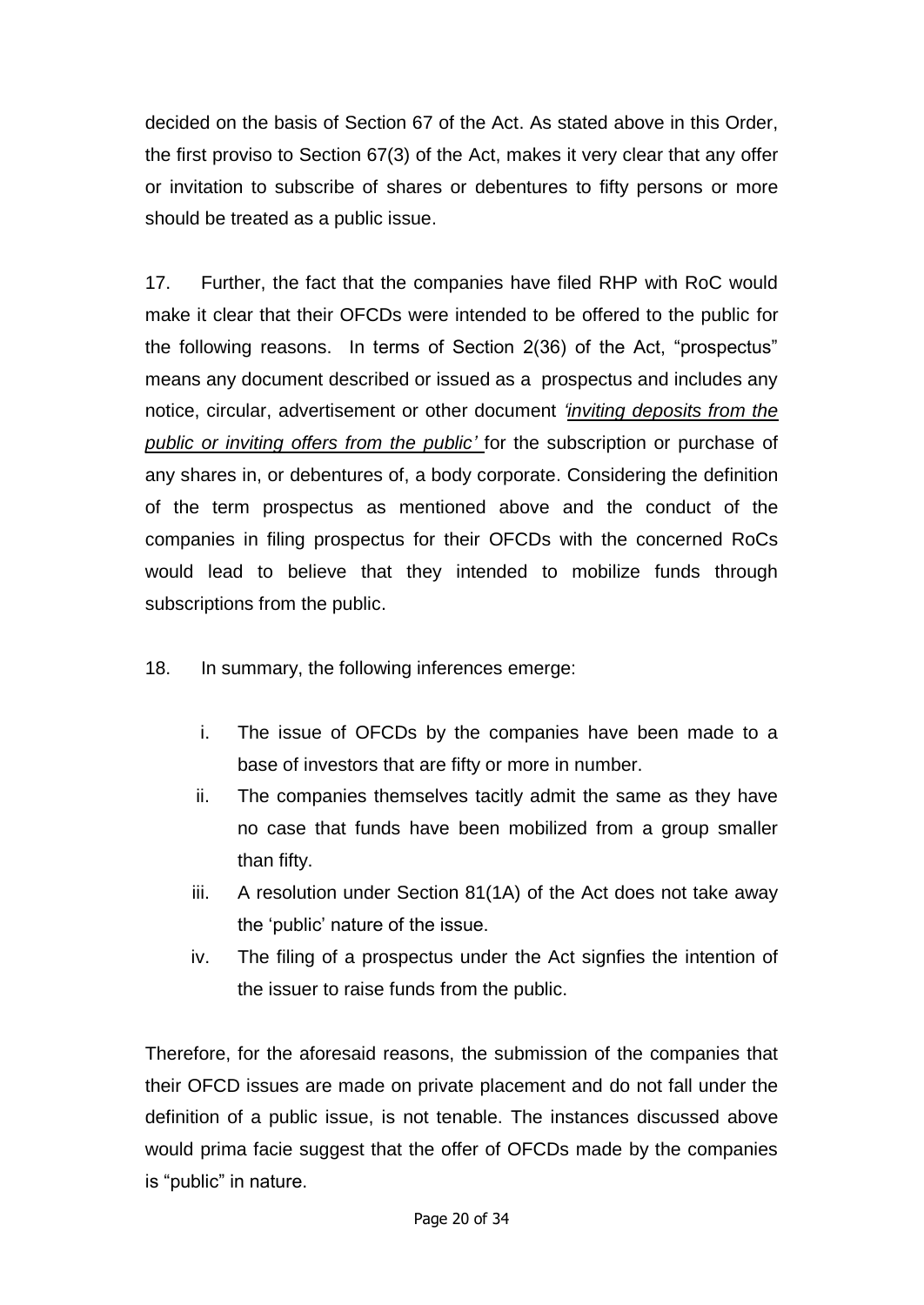19. Having *prima facie* observed that the OFCDs of the companies are offered to public, it follows that the companies have to comply with the relevant provisions of the Act concerning public issues and the Regulations and Guidelines framed by SEBI in this regard. As per Section 73 (1) of the Act, every company intending to offer shares or debentures to the public for subscription by the issue of a prospectus shall, before such issue, make an application to one or more recognized stock exchanges for permission for the shares or debentures intending to be so offered to be dealt with in a stock exchange or each such stock exchange. Thus, it is obligatory for a company issuing shares/debentures through prospectus, to compulsorily seek approval for listing, before such offer is made. The intention of this provision [Section 73 (1)] was explained in the Notes on Clauses to Companies (Amendment) Act, 1988, which states as follows:

> *"Presently, listing of public issues is not compulsory. The object of this section is that the subscribers to the shares must have a facility to approach a stock exchange for having their holdings converted whenever they desire. "*

20. The requirement of listing in respect of a public issue is to ensure that the subscribers to the shares or debentures have a facility to approach a stock exchange for having their holdings converted into cash, whenever they desire and to provide liquidity and exit opportunity to the investors, especially in case, when the offer is made to large number of investors (50 or more). Section 73 of the Act, further, states that any allotment made shall be void, if the permission has not been granted by the stock exchanges for listing. Further, in terms of Section 73(2) of the Act, where any listing permission is not applied, as observed in the present case, the companies are required to refund all the money received as subscription within the stipulated time. Therefore, the intention of the companies to list or not is immaterial, insofar as Section 73 of the Act is concerned, as once the offer is public, the companies are statutorily bound to apply for listing permission. Such statutory obligation cannot be evaded by merely stating in the prospectus that the company does not intend to list its securities. The legislation, as it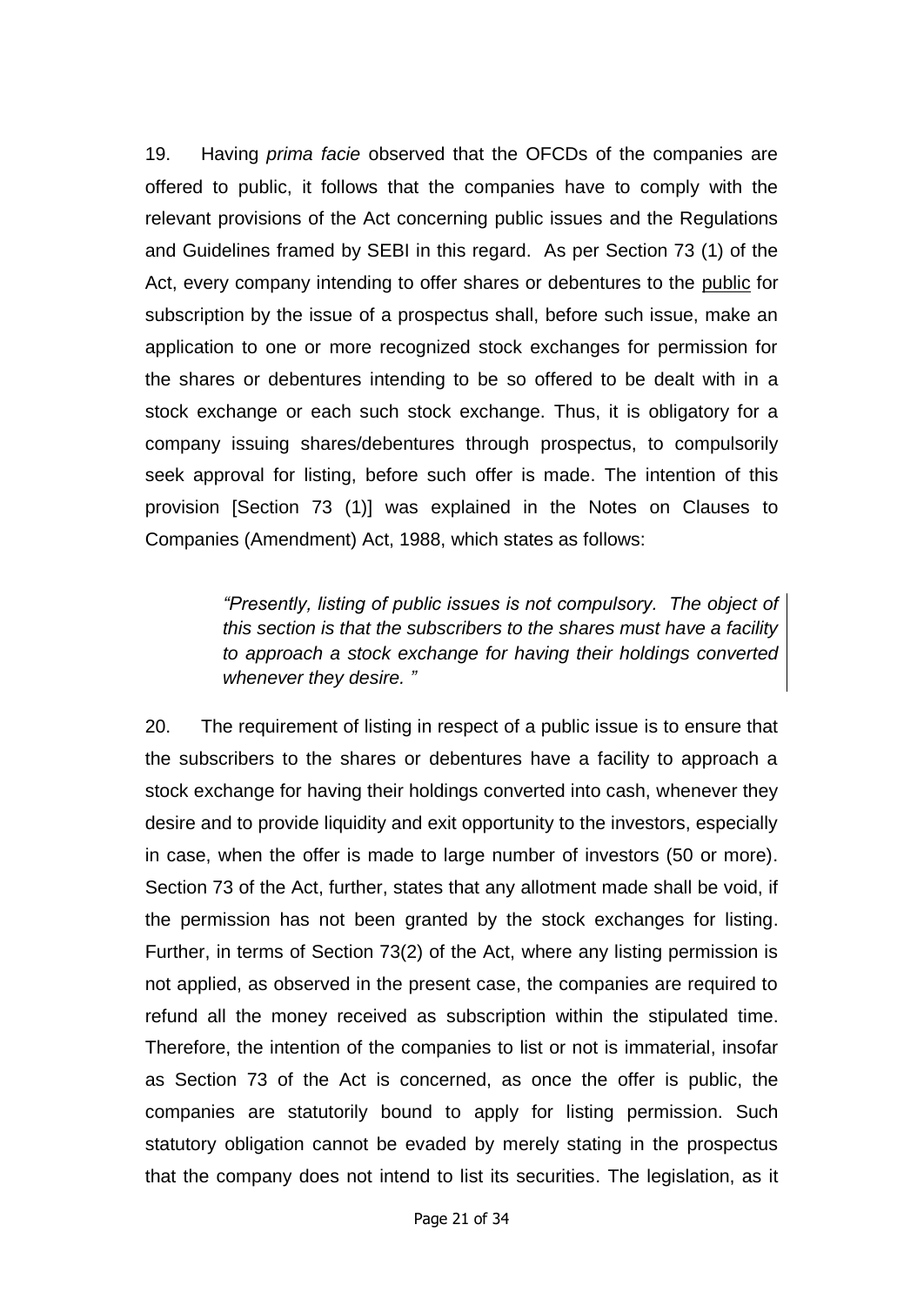stands today, requires the companies offering its shares or debentures to the public through a prospectus, to compulsorily list the same, regardless of the intention of the companies. This requirement is for the protection and benefit of the investors who subscribe to such offers. Further, the RHP and the "terms and conditions" in the application forms for subscribing to OFCDs mentions that the companies do not intend to list the OFCDs. owever, as per Section 73(4) of the Act, any condition purporting to require or bind any applicant for shares or debentures to waive compliance with any of the requirements of Section 73 thereof shall be void. Thus, introducing any clause in the prospectus and application forms stating that the company is not intending to list its securities when in actual terms such offer was intended to be made to the public, is ultra vires of Section 73 of the Act. Any such condition contrary to provisions of Section 73 of the Act would therefore be *void ab-initio*. Therefore, having *prima facie* held that the OFCDs were offered to the public, it is necessary that an application for listing should have been made to any recognized stock exchange, before making such offer. Admittedly, the companies had not sought listing permission from any of the recognized stock exchanges.

21. Therefore, on the first point for determination, I find that the issuance of OFCDs by the companies is a public issue and therefore, these securities are liable to be listed on a recognized stock exchange under the provisions of Section 73 of the Act. Hence, the companies have *prima facie* contravened the provisions of Section 73 of the Act.

# **ISSUE NO. 2- Whether Section 60B of the Act provides** *"an alternative route"* **for raising capital without complying with Section 73 of the Act and other SEBI requirements, as contended by the companies?**

22. One of the contentions of the companies is that the OFCDs in question were issued in terms of Section 60B of the Act. The companies have also argued that this is supported by the legal opinion that they have taken in this matter. It is first necessary to understand the scope of Section 60B of the Act against the backdrop of the provisions in it, that explicitly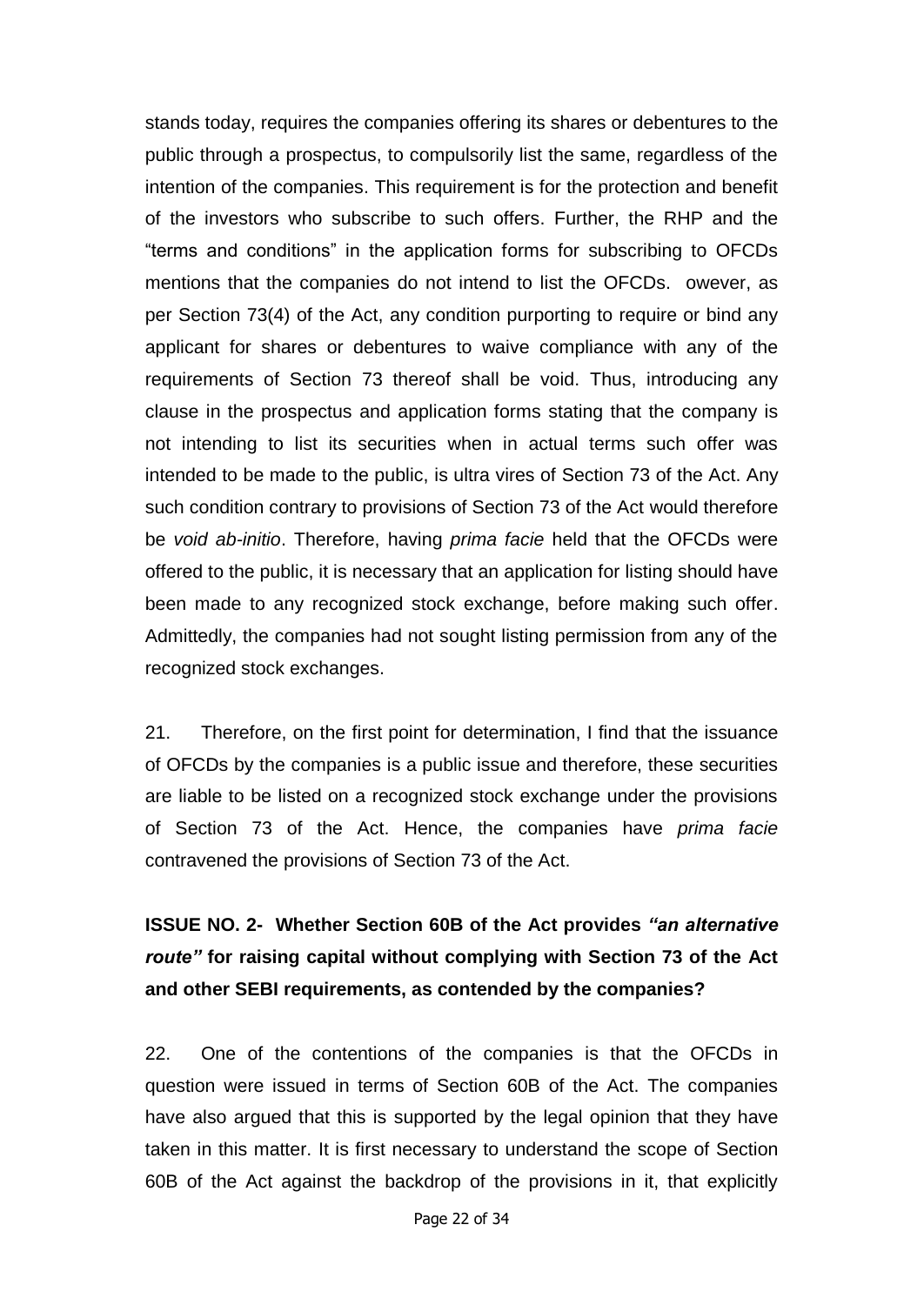addresses public issues and requirements of listing of the same. Section 60 of the Act provides that prospectus shall not be issued unless a copy of it has been delivered to the RoC for registration. In case of book-built public issues, the price/quantum of securities to be issued is determined after the closure of the issue. Hence, RHPs for a book-built issue filed initially with RoC does not include particulars regarding price and quantum of securities. Section 60B was inserted in the Act by the Companies (Amendment) Act, 2000 on the recommendation of the Working Group while redrafting of the Act, in order to facilitate such book building process for a company to obtain the best price for the securities so offered. The mechanism for making public issues through book-building process is elaborated in the ICDR Regulations. Section 60B(1) of the Act states that a public company making an issue of securities may circulate information memorandum to the public prior to filing of a prospectus. Information memorandum defined in Section 2(19B) thereof is a process undertaken prior to the filing of a prospectus by which the demand for the securities proposed to be issued by a company is elicited, and the price and the terms of issue for such securities is assessed, by means of a notice, circular, advertisement or document. Further, Section 60B(3) states that the information memorandum and red-herring prospectus shall carry same obligations as are applicable in the case of a prospectus.

23. The contention that the expression *". . and in any other case with the Registrar only",* appearing in Section 60B(9) of the Act provides for an alternative route of filing the RHP with RoC, without complying with any other provisions of the Act (including Sections 67 and 73) would tantamount to arguing that the other provisions of the Act pertaining to the public issues are redundant and infructuous. Section 60B of the Act refers to merely two classes of issuers–(i) companies listed already and (ii) all others. It does not explicitly mentioned about the companies which intend to get their securities listed and propose to make a public offering for the first time. In fact, if such companies are grouped along with the second category that would file the final prospectus with the RoC and not with SEBI, it would run contrary to what is contemplated under Section 55A of the Act whereby the powers of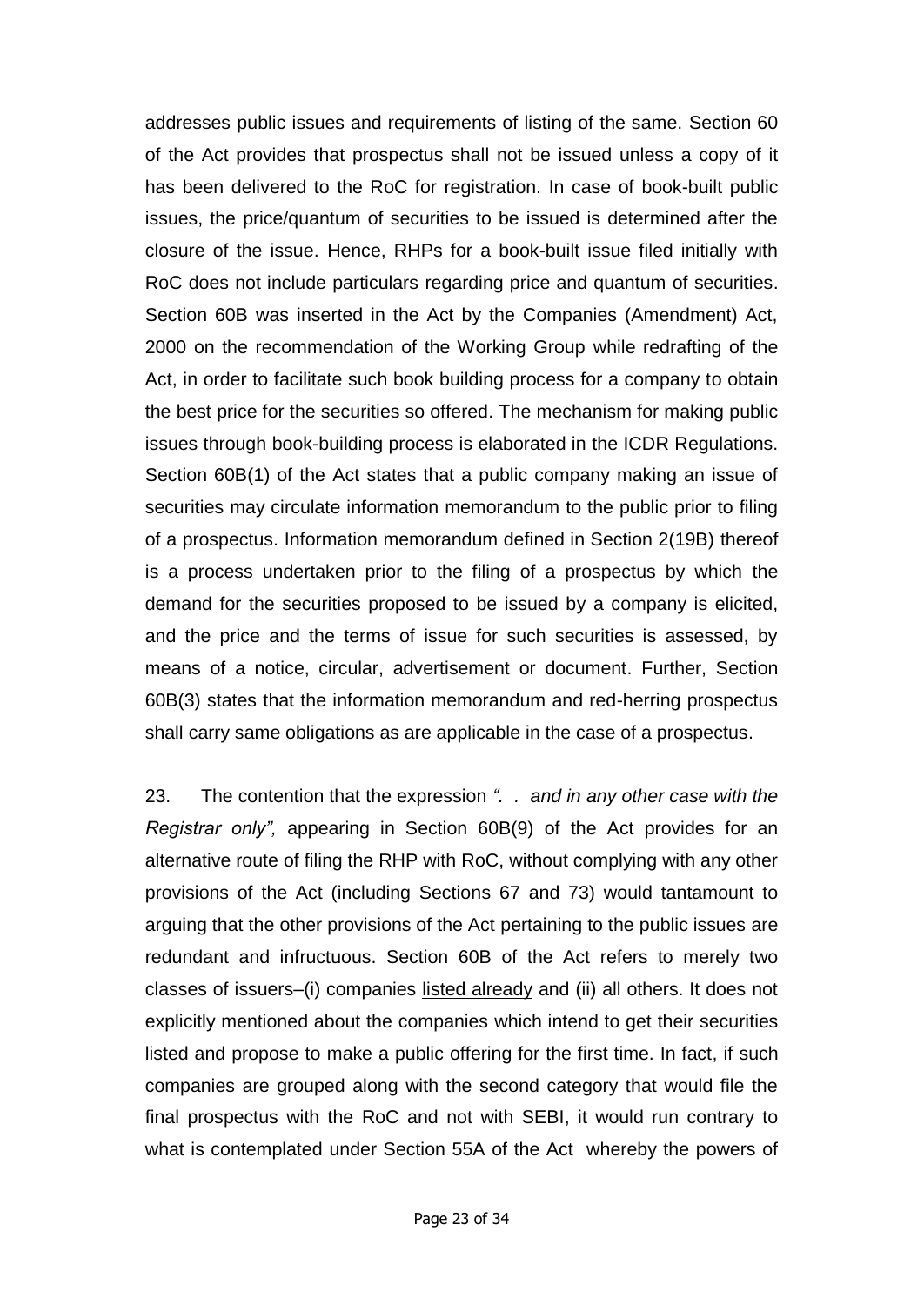SEBI extends to public companies which intend to get their securities listed on any recognized stock exchange in India.

24. For the above reasons, Section 60B of the Act cannot be read in isolation, but has to be harmoniously construed with the other provisions of the Act governing public issues. Therefore, Section 60B of the Act does not prescribe an alternative procedure to provisions of Sections 67(3) and 73(1) of the Act, as contended by the companies. Further, vide their letter dated September 30, 2010, the companies have mentioned that the issue is not yet closed. A prospectus cannot be kept open perpetually. It is *prima facie*  inferred from such conduct of the companies that they have taken recourse to the argument that their issues are covered under Section 60B to circumvent the applicable legal framework laid out elaborately for public issues. Once an offer is made to fifty or more persons, compliance with Section 60B (filing with RoC) alone cannot be treated as compliance. The moment the company offers to fifty or more persons, it has to comply with all the provisions applicable for public issues (Part III of the Act). Hence, the legal opinion submitted by the companies that they can issue to fifty or more persons without making an application to a stock exchange under Section 73 of the Act, by following the procedure under Section 60B thereof, seems to be a narrower and a convenient interpretation. If such an interpretation is accepted it will pave the way for companies to raise money from the general public, without following various procedures intended to protect the interest of investors, in respect of the public issues, prescribed under the Act and the ICDR Regulations including the requirements for due-diligence, disclosures, credit-rating etc.

25. Thus, it is *prima facie* observed above that the OFCD issuance made by the companies are public in nature and therefore there is a legal duty cast on them to list the same in any of the stock exchanges. Such issues squarely fall within the purview of SEBI. Further, in terms of Section 55A(1)(b) of the Act, the provisions relating to issue of securities, in case of those public companies which intend to get their securities listed on any recognized stock exchange in India, shall be administered by SEBI. The said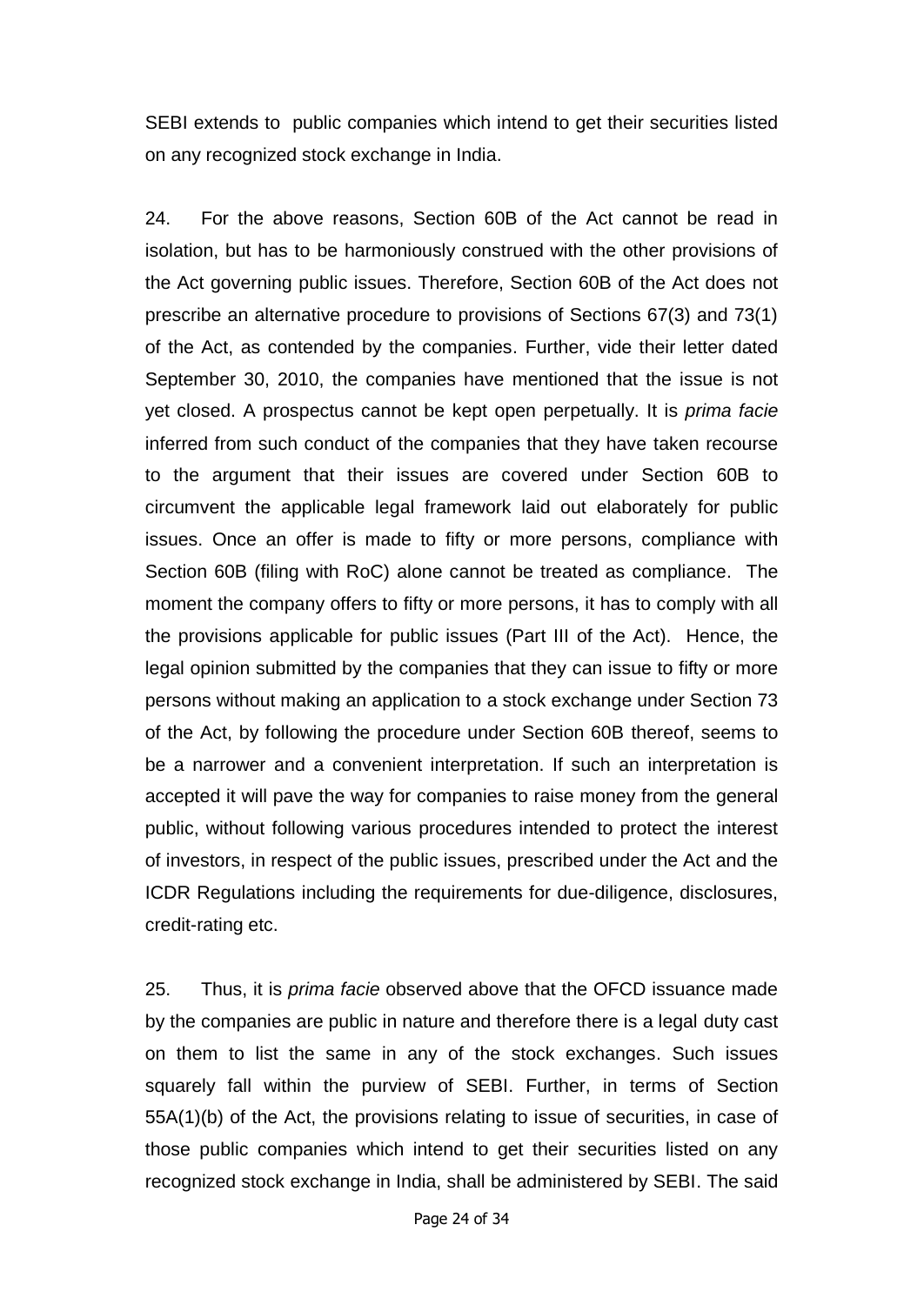Section has to be harmoniously read with the provisions of Section 73 of the Act, which mandates compulsory listing in case of all public issues. Thus, the words "intend to get their securities listed" in Section 55A(1) (b) of the Act is clearly synonymous with the words "intend to offer their securities to public", as law mandates compulsory listing in case of public issues and specifies that any condition to waive this requirement is void. In other words, the latter viz. offering securities to the public implies the former viz. getting the securities listed. Therefore, the stated intention of the companies to list or not to list is immaterial, if the offer is made to the public. No company issuing securities to the public can wish away this legal requirement by simply claiming that they do not intend to list, once they make an offer to public, as the law stipulates mandatory listing of such securities. Such statutory requirement cannot be waived of especially in view of Section 73(4) of the Act. Therefore, once the companies offer their securities to the public, they should compulsorily apply for listing and the same would automatically be governed by the applicable requirements in the Act as well as those requirements separately stipulated by SEBI.

26. Further in terms of Section 56 of the Act *"Every prospectus issued by or on behalf of a company, shall state the matters specified in Part I of Schedule II and set out the reports specified in Part II of that Schedule; and the said Parts I and II shall have effect subject to the provisions contained in Part III of that Schedule."* In order to ensure that any solicitation for subscription from public is done, only after complying with the requirements stipulated by SEBI, an amendment was made to Schedule II of the Act, vide notification no. GSR 650(E), dated September 17, 2002, by inserting a declaration, which has to be signed by the directors of the company filing the prospectus. The said declaration is reproduced below:

*"That all the relevant provisions of the Companies Act, 1956, and the guidelines issued by the Government or the guidelines issued by the Securities and Exchange Board of India established under section 3 of the Securities and Exchange Board of India Act, 1992, as the case may be, have been complied with and no statement made in prospectus is contrary to* 

Page 25 of 34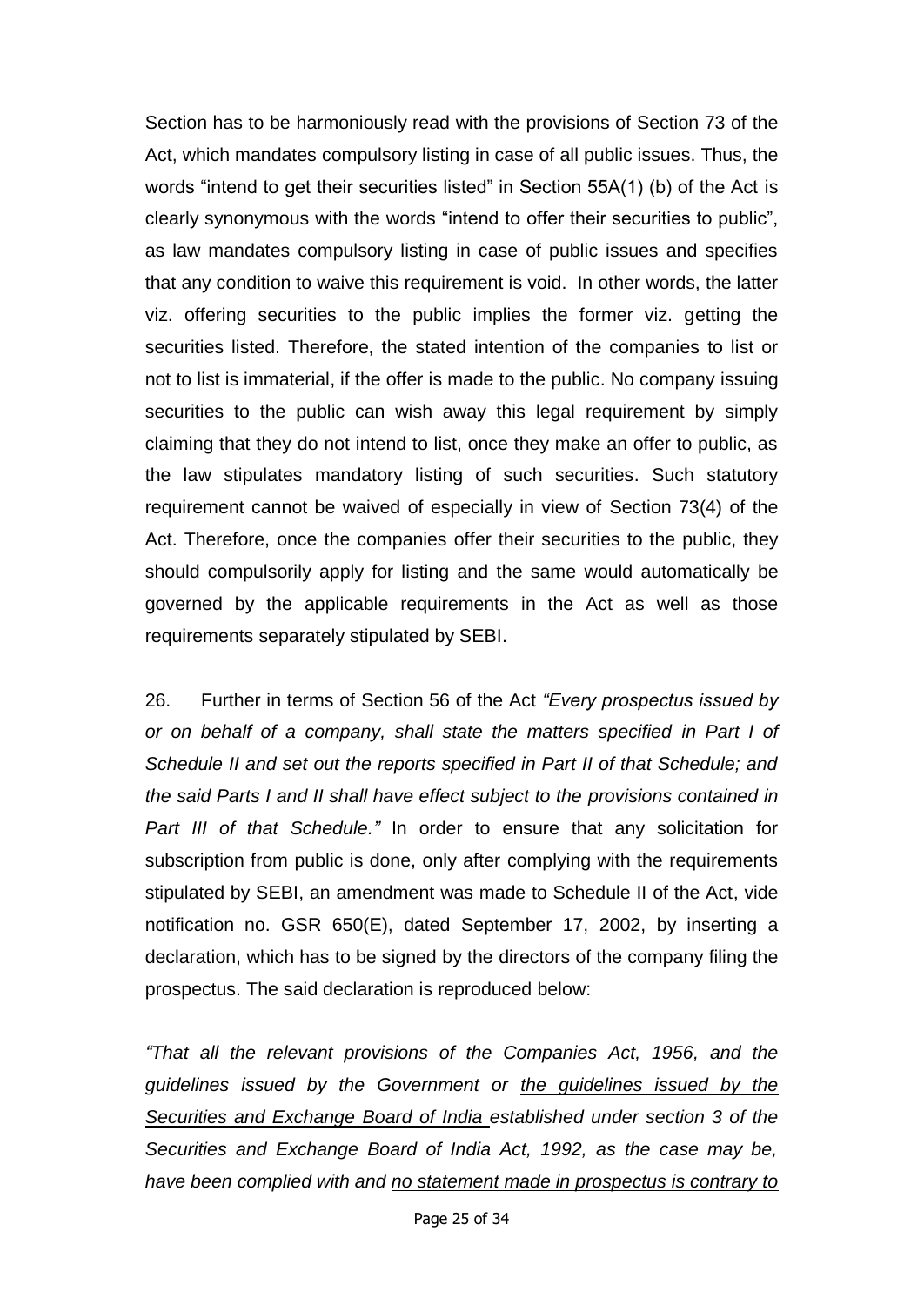*the provisions of the Companies Act, 1956 or the Securities and Exchange Board of India Act, 1992 or rules made there-under or guidelines issued, as the case may be. "(emphasis supplied)*

27. I find that in the present case, the RHPs filed by the SIRECL and SHICL do not contain such declaration in toto as prescribed. The declaration so contained in the RHPs of the companies seems to have deliberately omitted all reference to the compliance to be made by them of the guidelines or rules made under the SEBI Act. On the other hand, it states the following:

*"All the relevant provisions of the Companies Act, 1956 and the guidelines issued by the Government have been complied with and no statement made in the Prospectus is contrary to the provisions of the Companies Act, 1956 and rules there under. "*

This declaration is in total disregard to the declaration prescribed in Schedule II (as given above) which every prospectus (including the RHP filed under Section 60B) should mandatorily contain. The standard declaration stipulated under the statute cannot be substituted or altered for convenience of the companies, for whatever reasons. Such a deliberate omission in respect of laws pertaining to SEBI would reflect their pre-planned attempt to by-pass the regulatory framework of SEBI in respect of public issues. However, even such deliberate changes/omissions in the declaration does not absolve them from their duty to comply with the relevant provisions of the ICDR Regulations/Securities and Exchange Board of India (Disclosure and Investor Protection) Guidelines 2000 (hereinafter referred to as the DIP Guidelines) (since rescinded). Thus, the RHPs filed by the companies, do not contain the "declaration" as specified under Schedule II to the Act and therefore, the companies have *prima facie* violated Section 56 of the Act.

28. Further, all public issues are required to comply with the ICDR Regulations [ICDR Regulation was framed by SEBI under the SEBI Act in place of DIP Guidelines], in terms of Regulation 3 thereof. Prior to the ICDR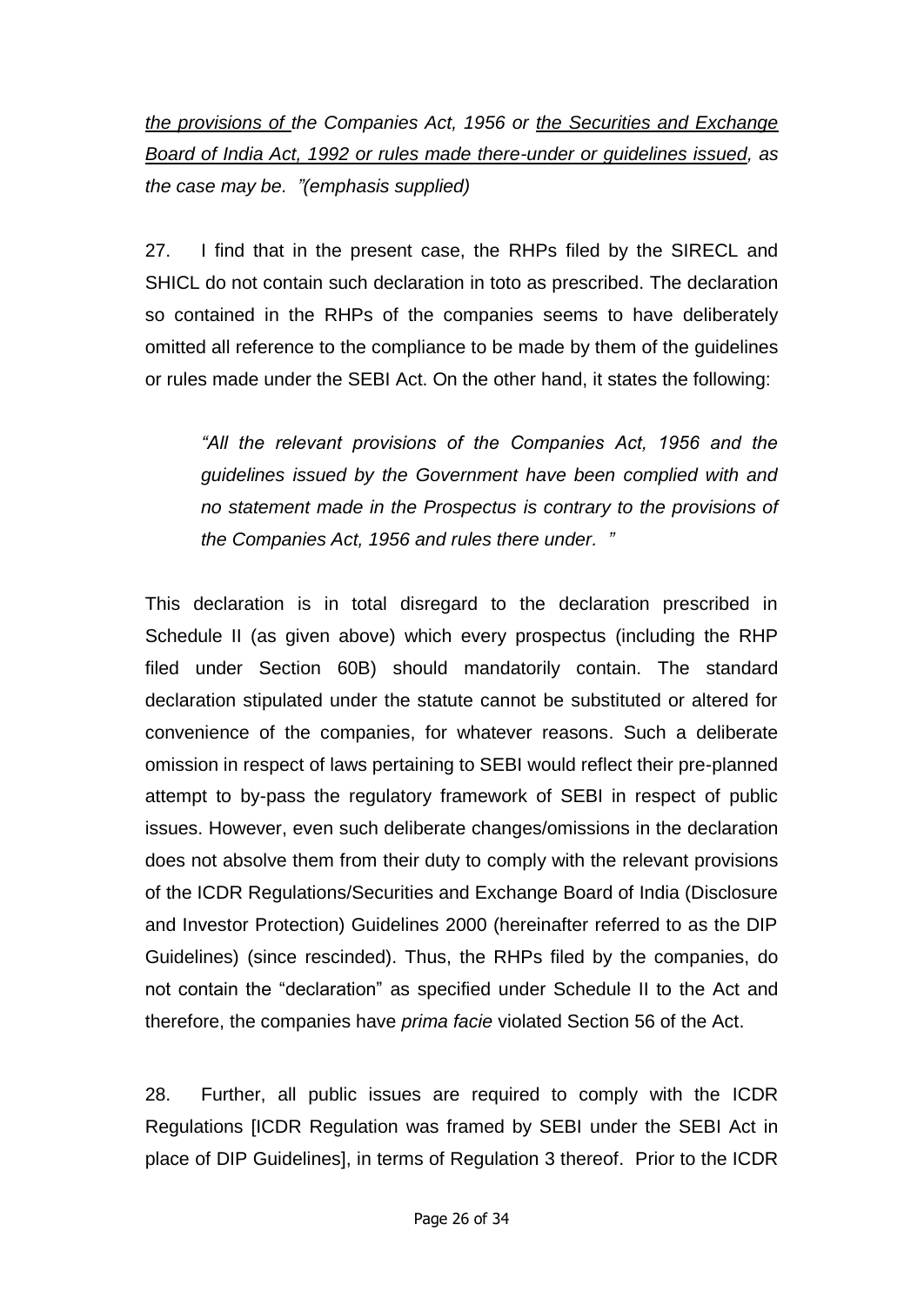Regulations, such issues were governed by the DIP Guidelines. SIRECL filed the RHP on March 13, 2008, when DIP Guidelines were in force whereas RHP of SHICL was filed with ROC on October 6, 2009, after the ICDR Regulations came into force. One of the views given in the legal opinion submitted by the companies is that, as per the ICDR Regulations, no listing is permitted if the number of allotees are less than 1000, whereas the plain reading of the Act, suggests that the company issuing securities to fifty or more persons would require their securities listed on any recognised stock exchange and such an interpretation would on the face of it, be inconsistent with the provisions of the Act. I am unable to accept such a view. As per Section 67(3) of the Act, an offer to fifty or more persons is treated as a public issue. Such offerror has to then comply with various statutory requirements, such as registering the prospectus with RoC before making the public issue (Section 60), making an application to list their securities to recognized stock exchanges (Section 73), etc. It has also to follow the other requirements specified in SEBI Act and Guidelines/ICDR Regulations issued thereof (as per the declaration specified in Schedule II of the Act). Hence, once the issuer decides to offer its securities to 50 or more persons, then the issue is an offer to public at large, complying with the provisions prescribed in the ICDR Regulations/DIP Guidelines, including Regulation 26(4) of the ICDR Regulations. Regulation 26(4) of the ICDR Regulations mentions that an issuer shall not make an allotment pursuant to a public issue if the number of prospective allottees is less than 1000, to ensure there is sufficient liquidity in the scrip post listing. Similar provisions were also in existence (Clause 2.2.2A) of erstwhile the DIP Guidelines. Hence, there is no inconsistency between Act and the ICDR Regulations/DIP Guidelines and that the provisions of the ICDR Regulations/DIP Guidelines have to be read in conjunction with the applicable provisions of the Act.

29. As per Regulation 6 of the ICDR Regulations, no issuer shall make a public issue unless a draft offer document has been filed with SEBI through the lead merchant banker, at least thirty days prior to registering the prospectus/red herring prospectus with the RoC. (Corresponding provision was prescribed in Clause 2.1.1 of the erstwhile DIP Guidelines). SIRECL has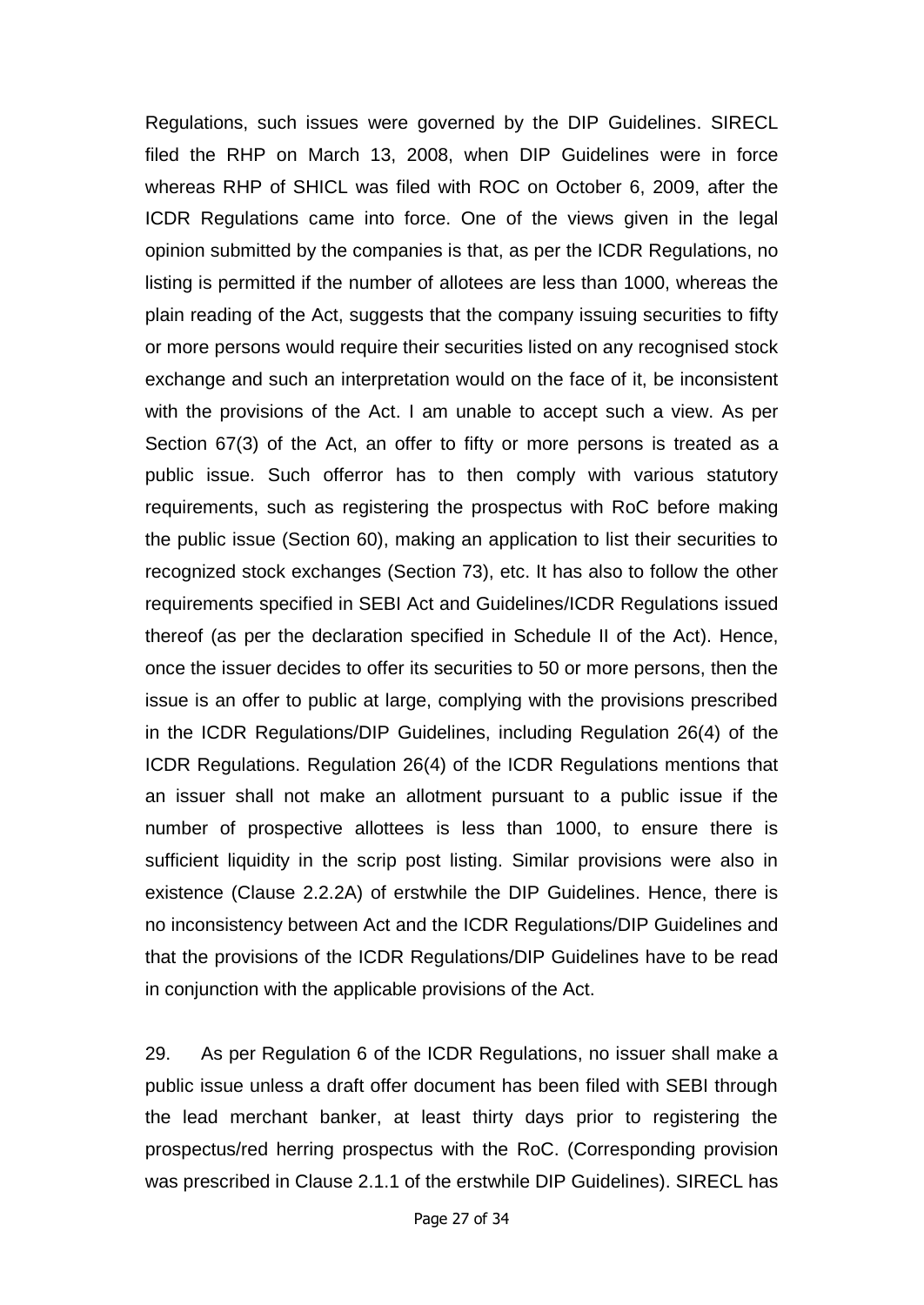not filed the draft offer document with SEBI for processing before filing the RHP with RoC and thus has *prima facie* violated Clause 2.1.1 of the SEBI (DIP) Guidelines. Similarly, SHICL has *prima facie* violated Regulation 6 of the ICDR Regulations. The DIP Guidelines/ICDR Regulations intended to provide for necessary checks and balances in public issue process and enables investors to make an informed decision making, with regard to investment in public issues. Checks and balances provided in SEBI (DIP) Guidelines/ICDR Regulations include eligibility norms for the issuers, requirement of minimum promoters contribution and lock-in, requirement for mandatory IPO grading, comprehensive disclosure requirements in prospectus, guidelines regarding the issue process, issue advertisements, etc. In case of issuance of convertible debentures, certain additional requirements in-built in the ICDR Regulations/DIP Guidelines in the interest of investors like requirement to obtain credit rating, to appoint Debenture Trustee, to create Debenture Redemption Reserve, to create adequate charge or security on its assets and additional disclosure requirements. Based on the examination of the records available, it appears that SIRECL have violated the provisions of SEBI (DIP) Guidelines, 2000 and SHICL has violated the provisions of the ICDR Regulations, 2009 (the said prima facie violations are more elaborately explained i[n Annexure to this Order\)](SaharaAnnexure.pdf). Based on such observations, SIRECL has *prima facie* violated Clause 2.1.1., 2.1.4., 2.1.5., 2.2, 2.5, 2.8, 4.11, 4.14, 5.3.1., 5.6.2, 6.0 to 6.15, 8.8.1, 8.17, 10.0 to 10.6 and 10.9 of erstwhile DIP Guidelines. Similarly, SHICL has *prima facie* violated Regulation 4 (2), 5(1), 5(7), 6, 7, 16 (1), 20 (1), 25, 26, 36, 37, 46 and 57 of the ICDR Regulations. These *prima facie* violations amount to the following:

- a) failure to file the draft offer document with SEBI
- b) failure to mention the risk factors and provide the adequate disclosures that is stipulated, to enable the investors to take a well-informed decision
- c) denied the exit opportunity to the investors
- d) failure to lock-in the minimum promoters contribution
- e) failure to grade their issue
- f) failure to open and close the issue within the stipulated time limit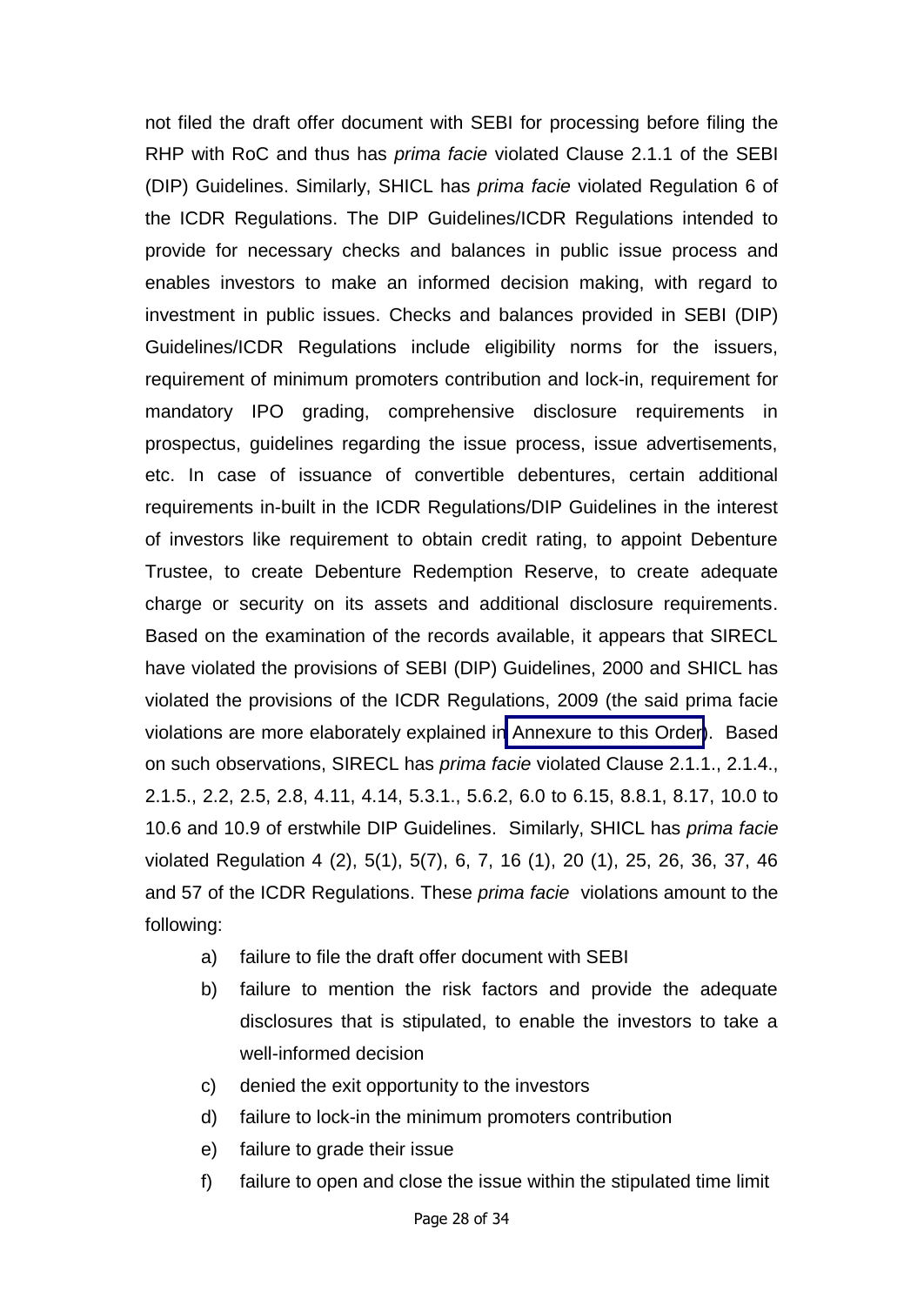- g) failure to obtain the credit rating from the recognized credit rating agency for their instruments
- h) failure to appoint a debenture trustee
- i) failure to create a charge on the assets of the company
- j) failure to create debenture redemption reserve, etc. .

Thus, in effect, the companies have denied the investors of all the mechanisms designed to protect their interests.

30. From, the above preliminary analysis, it is observed that the issuances of OFCD by SIRECL and SHICL are *prima facie* in violation of Sections 56 and 73 of the Act. Further SIRECL has *prima facie* violated Clause 2.1.1., 2.1.4., 2.1.5., 2.2, 2.5, 2.8, 4.11, 4.14, 5.3.1., 5.6.2, 6.0 to 6.15, 8.8.1, 8.17, 10.0 to 10.6 and 10.9 of erstwhile DIP Guidelines and SHICL has *prima facie* violated Regulations 4(2), 5(1), 5(7), 6, 7, 16(1), 20(1), 25, 26, 36, 37, 46 and 57 of the ICDR Regulations.

31. It is pertinent to note, as per the prospectus filed by SIRECL and SHICL with the RoC, that the cost projects of both of the companies is `20,000 crores each and as per the annual accounts filed with RoC, SIRECL has already raised  $\overline{4843.37}$  crore. The details of the amount raised by SHICL are not available from the RoC filings. The companies have been provided with sufficient opportunities to provide the information, as detailed above in this Order. Both the companies, instead of providing the information sought by SEBI, have adopted various means and adopted convenient pleas for not providing the information and delaying the examination process initiated by SEBI to ascertain the facts. In the absence of complete details required for such examination, due to non-cooperation by these companies, at this stage, it is difficult to assess the quantum of funds solicited by SIRECL and SHICL which are *prima facie* in violations of certain provisions of law, as stated above. It is, further, noted that the funds needed by the said companies for their projects,  $\overline{5}40,000$  cr. (i.e.  $\overline{5}20,000$  cr. each), which they are raising through issuance of OFCDs, is huge. A clearer appreciation of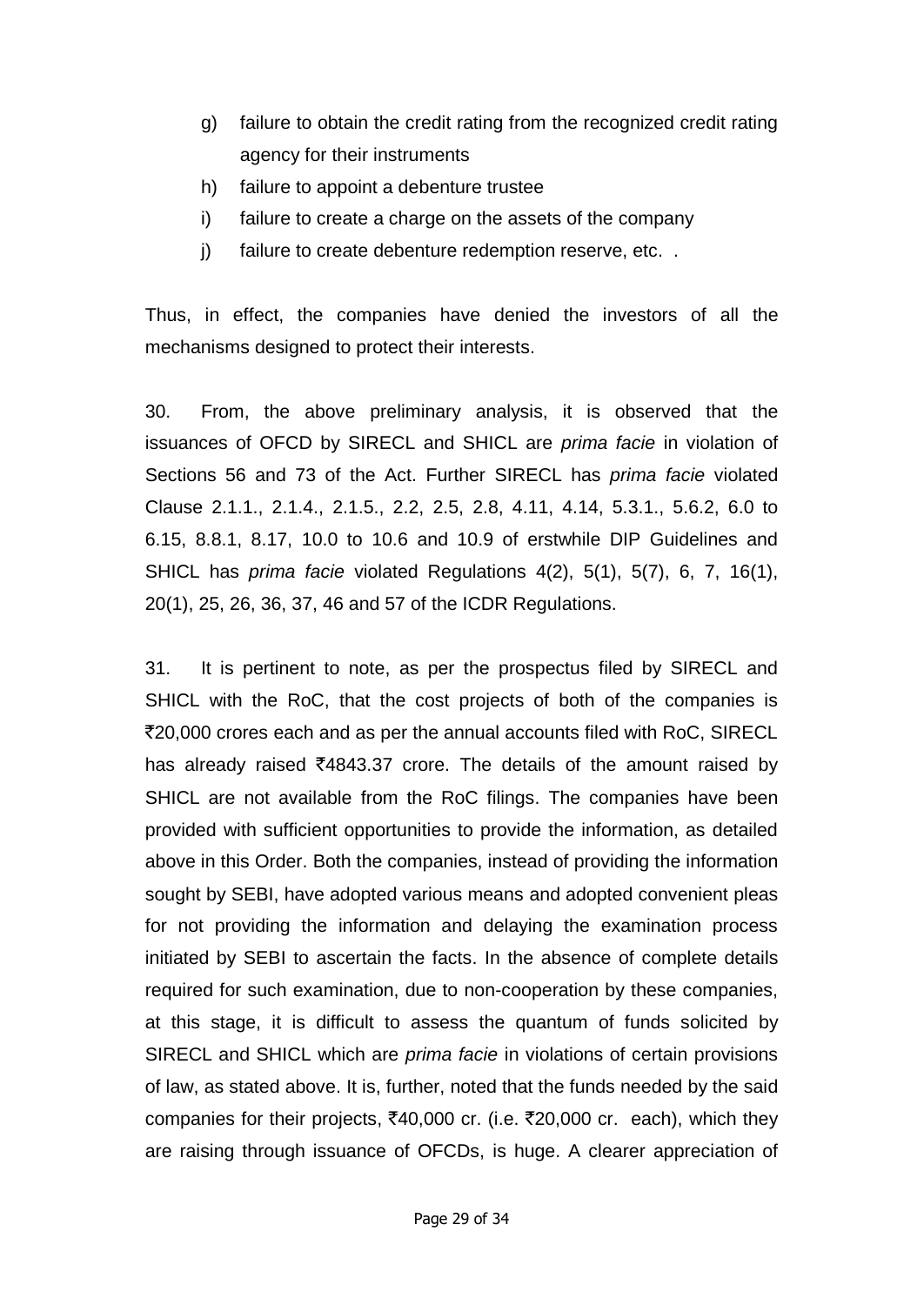the actions by the companies, emerges when one considers the scale of such a massive mobilization from the public against the fact that only `24,696 cr. were raised collectively in the entire capital market of the country by 39 companies through initial public offers (complying with the established legal framework prescribed by SEBI) during the financial year 2009-10 and  $\overline{22,083}$  cr. alone were raised collectively by 21 companies during the financial year 2008-09. This raises serious concerns for the safety of the funds of the investors who have subscribed to the OFCDs issued by the said companies. As the capital market regulator, SEBI has to intervene to ascertain as to whether such issues to the public are in compliance with the applicable laws governed by it. It is to be noted that the companies chose not to co-operate with the regulator and continue to raise capital without complying with the applicable laws. Given this background, I note that the issuances of securities by the said companies, ostensibly by an interpretation of the phrase in Section 60B of the Act, as discussed previously, challenges the basic fabric of how a company can access funds from the public. If left unchecked, it leads to further unbridled solicitation of money from the public at large, without complying with the statutory requirements, without adequately disclosing the risks involved, and without adhering to other checks and balances built-in to protect the interest of the investors.

32. The contentions given by the companies are *prima facie* devoid of any merit. I have little hesitation in observing that these merely are put forward to defeat the whole purpose of the statutes that govern public issues and other incidental requirements. The ICDR Regulations/Guidelines have been framed to provide necessary checks and balance in the public issues framework. It is very clear that companies have conveniently omitted the necessary statutory declaration of compliance. If companies are allowed to go ahead in such a manner and raise vast sums of capital in the guise of private placement, it would be a mockery of the entire capital market framework and all established mechanisms to protect investor"s interest.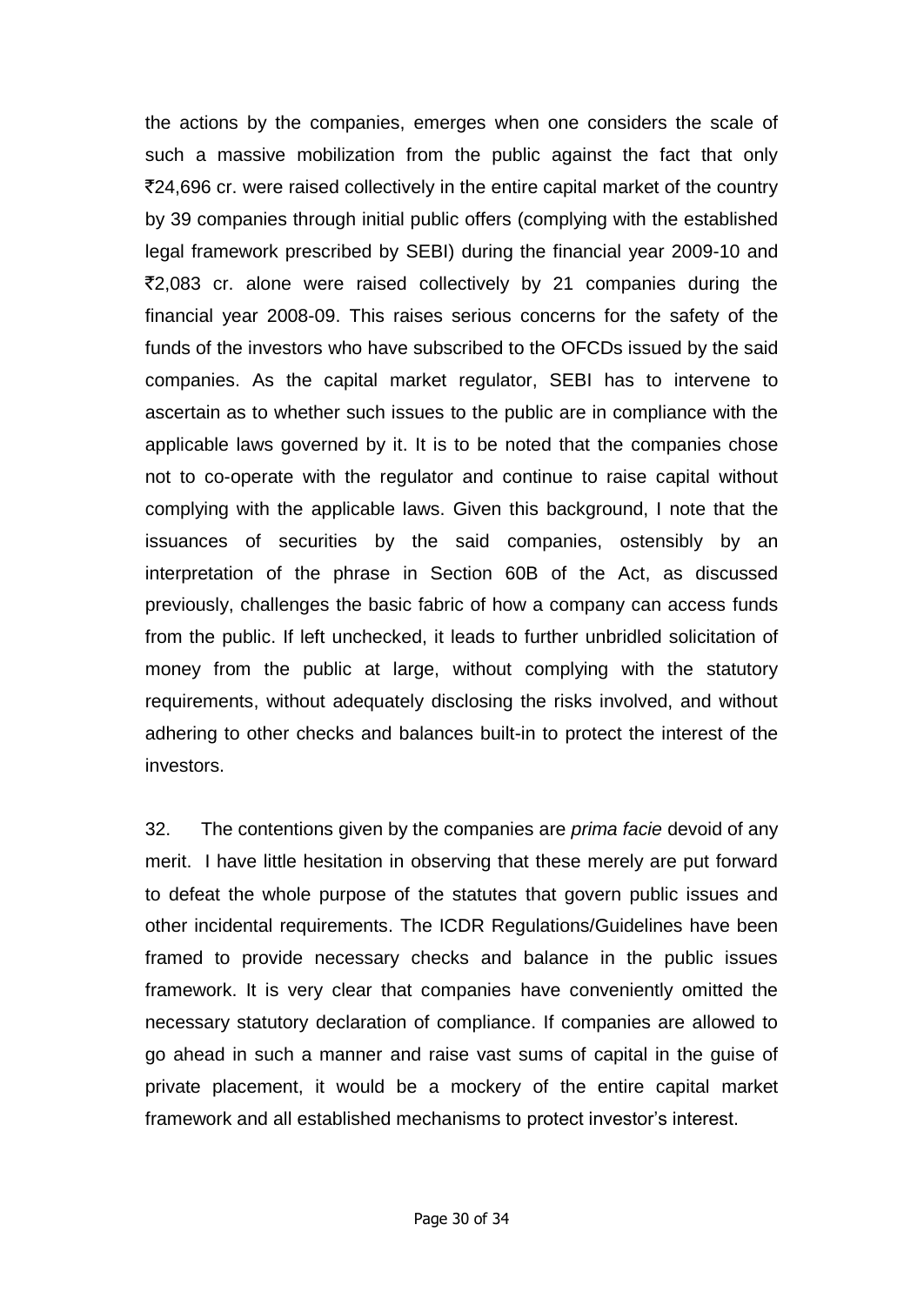33. A perusal of the balance sheets filed by one of the Sahara Group entities with RoC, Sahara India Commercial Corporation Limited (SICCL), it is observed that balances under the head "Optionally Fully Convertible Debentures" under "unsecured loans" in the preceding financial years shown as follows:

| Year    | the<br>Amount as<br>per |
|---------|-------------------------|
|         | balance sheet (in ₹)    |
| 2004-05 | 5,171. 41 Crs           |
| 2005-06 | 6,141. 89 Crs.          |
| 2006-07 | 7,111. 39 Crs           |
| 2007-08 | 7,008. 51 Crs           |
| 2008-09 | 6,922. 32 Crs           |

34. Further, in the DRHP of SPCL (in page no. 640), a disclosure is made with respect to the litigations between SICCL and Commissioner of Income Taxes (CIT), where it is mentioned that assessment order by CIT mentioned that the assessee had violated the provision of section 269SS of the Income Tax Act, 1961 to the tune of  $\overline{535.56}$  Crs. by accepting OFCDs of `20,000 or more from individuals otherwise than through account payee cheque or demand draft and assessee had violated the provision of section 269T of the Income Tax Act, 1961 and to the tune of ₹28.35 Crs. by repaying OFCDs of  $\overline{x}$ 20,000 or more to individuals otherwise than through account payee cheque or Demand Draft. As per the disclosure, the said matters are pending before Commissioner of Income Tax (Appeals), New Delhi. From the facts mentioned in preceding paragraphs, it *prima facie* appears that few of the Sahara Group companies are raising massive sums of money in the form of OFCDs.

35. The OFCD issuances by the companies seem *prima facie*  characterized by lack of transparency on their part. As inordinately large amounts have been received as subscription for OFCDs issued by the companies, it is imperative to find out the source from which the funds have been obtained as a means to ensure that the interests of investors providing such funds are adequately protected. However, the companies have deliberately not provided the information pertaining to the issues. It is crucial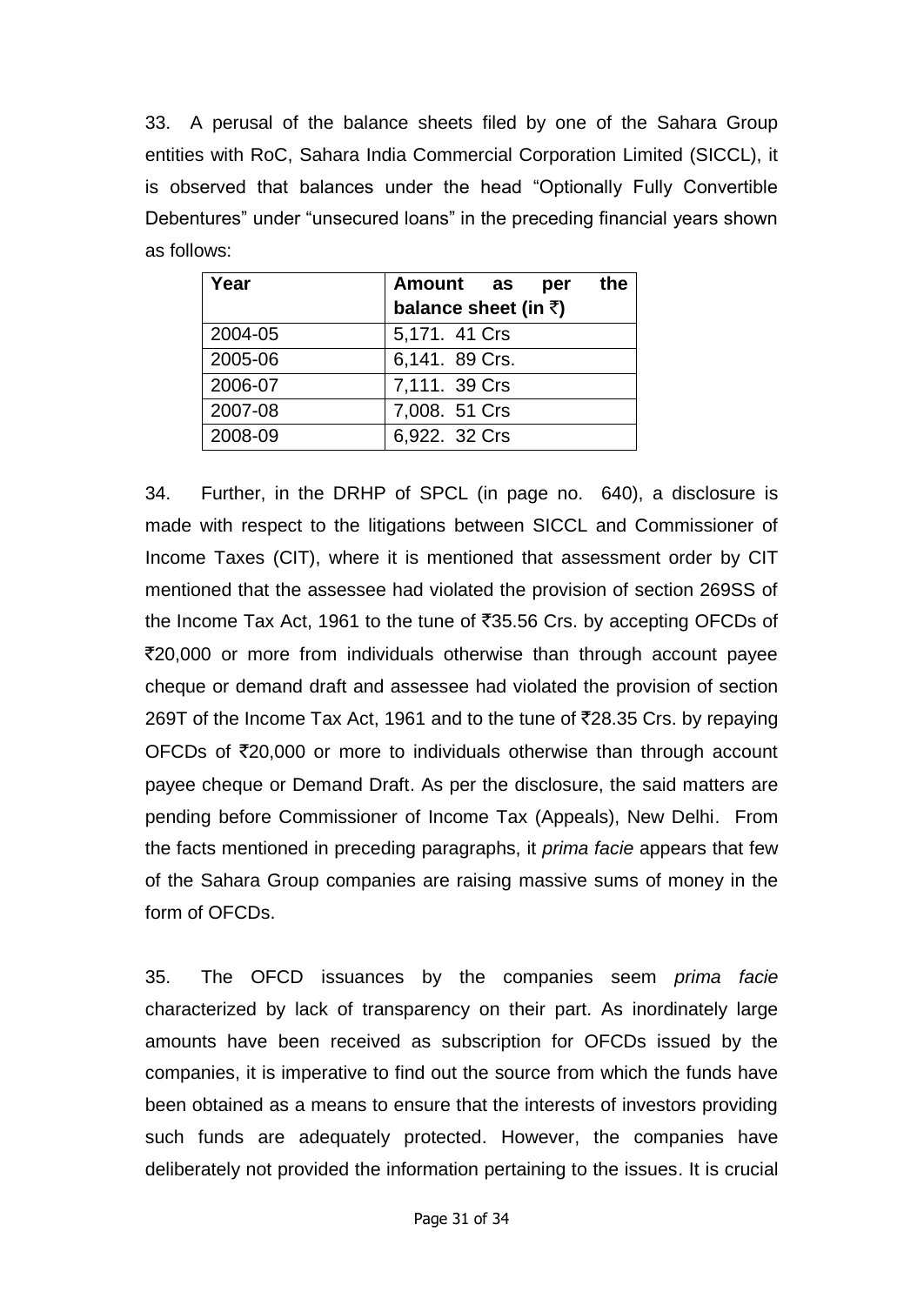to probe into how the companies could have raised huge amount of money running into thousands of crores without conforming to prudent disclosure norms that govern public issues. There is a startling absence of details regarding the issues in public domain which coupled with the reluctance of the companies to furnish required information, that makes the required understanding almost impossible. It may require detailed scrutiny of the balance sheet of Sahara Group, to examine the flow of funds in and out of the companies. *Prima facie*, it appears that in the guise of private placements, these companies are rampantly tapping huge amount of money by not disclosing the source of funds by circumventing the applicable framework of law.

36. Further, it is also a matter of concern that the details regarding filing of RHP by SIRECL and SHICL with RoC and the amount raised through issuance of OFCDs by these group companies is not disclosed in the DRHP of Sahara Prime City Limited, which, needless to say, is material information of interest to prospective investors.

37. Considering the quantum of money solicited by these companies, it is only to be presumed that the *prima facie* violations have taken place with the connivance of the promoters. The resolutions passed in the AGM of the said companies make it clear that the promoter of the companies have full cognizance about the mode of raising money. This is a fit case, where, in the interest of the investors, there is a clear imperative to lift the corporate veil and identify the individuals, behind this solicitation of funds. Needless to say, it would be an indefensible failure on the part of SEBI, if it were to allow investors to be imperiled, given the massive scale of fund mobilization as brought out above, *prima facie*, completely outside the applicable regulatory framework.

38. Taking into account the gravity of this case, I am of the considered opinion that pending the outcome of investigations in the matter, immediate action is called for, in the interest of the investors to prevent these companies from raising further capital from public, which is *prima facie* in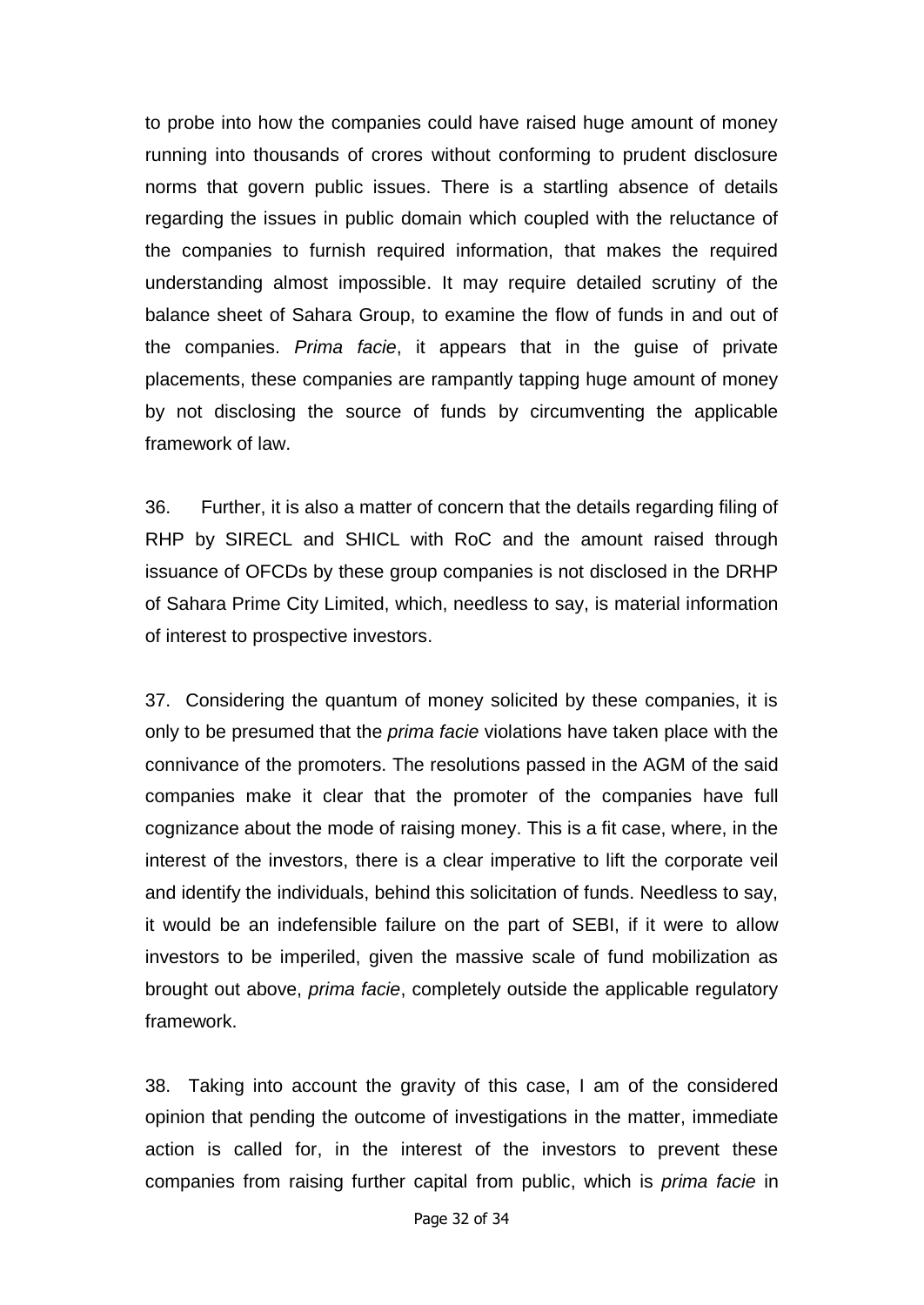violation of the relevant provisions of the Act and SEBI Act and the relevant regulations made thereunder, as found above in this Order.

39. Therefore, in view of the foregoing reasons, in order to protect the interest of investors and the integrity of the securities market, I, in exercise of the powers conferred upon me under Section 19 the Securities and Exchange Board of India Act, 1992 and Sections 11(1), 11(4)(b), 11A and 11B thereof, read with Regulation 107 of the Securities and Exchange Board of India (Issue of Capital and Disclosure Requirements) Regulations, 2009, pending investigation, hereby issue the following directions, by way of this ad interim, ex-parte Order:

a. Sahara India Real Estate Corporation Limited and Sahara Housing Investment Corporation Limited are restrained from mobilizing funds under the Red Herring Prospectus dated March 13, 2008 and October 6, 2009, respectively, filed with the concerned Registrar of Companies, till further directions. The said companies are further directed not to offer their equity shares/OFCDs or any other securities, to the public and invite subscription, in any manner whatsoever, either directly or indirectly till further directions.

b. Sahara India Real Estate Corporation Limited and Sahara Housing Investment Corporation Limited and the persons who are named as promoters and directors of the said companies in the Red-Herring Prospectus filed with the concerned Registrar of Companies, namely, Mr. Subrata Roy Sahara, Ms. Vandana Bharrgava, Mr. Ravi Shankar Dubey and Mr. Ashok Roy Choudhary, are prohibited from issuing prospectus, or any offer document, or issue advertisement for soliciting money from the public for the issue of securities, in any manner whatsoever, either directly or indirectly, till further directions.

40. Sahara India Real Estate Corporation Limited and Sahara Housing Investment Corporation Limited are directed to show cause as to why action should not be initiated against them including issuance of directions to